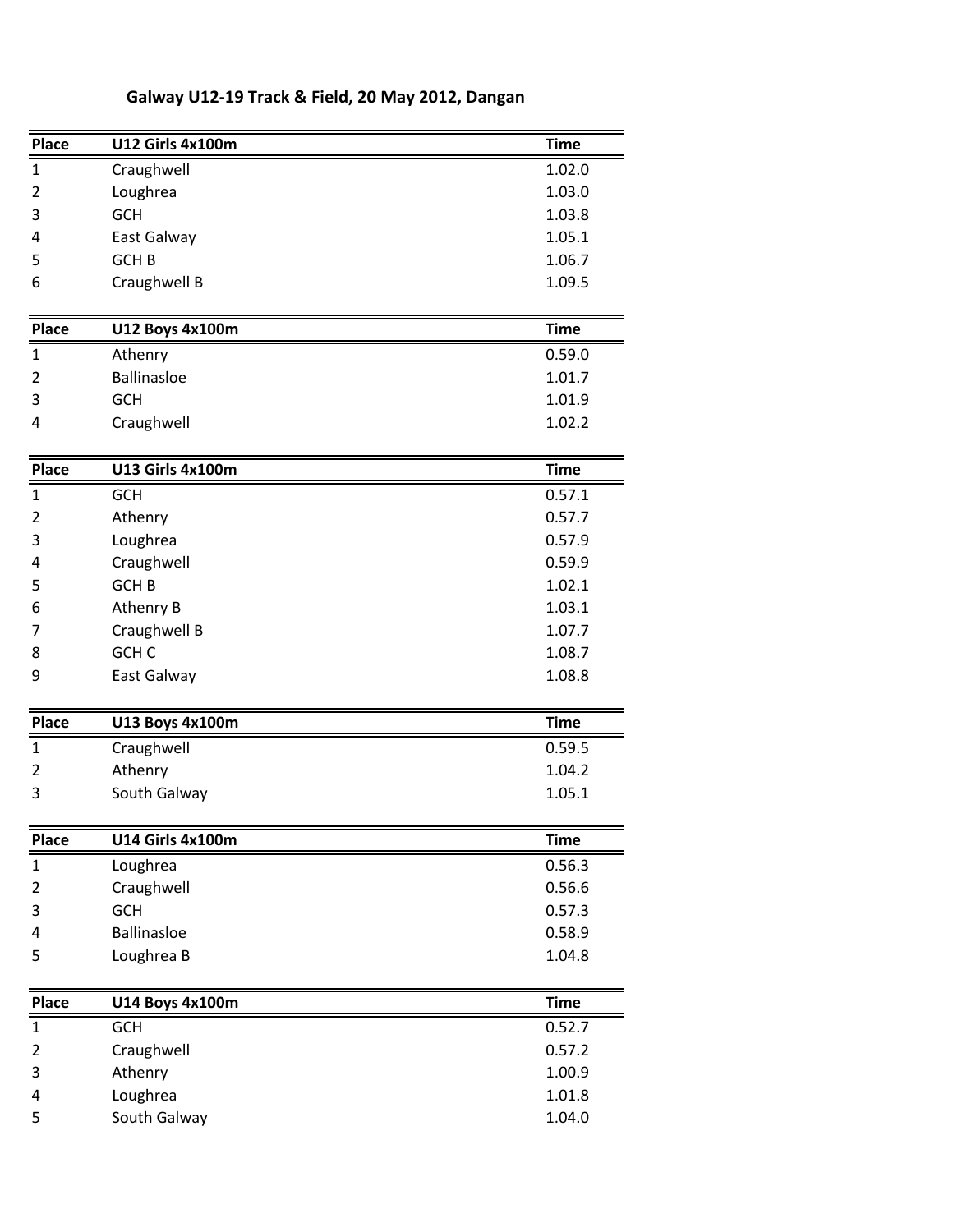| <b>Place</b>                        | <b>U15 Girls 4x100m</b> |      | <b>Time</b> |
|-------------------------------------|-------------------------|------|-------------|
| $\mathbf{1}$                        | Craughwell              |      | 0.55.6      |
| 2                                   | <b>GCH</b>              |      | 0.56.7      |
| 3                                   | Athenry                 |      | 0.57.1      |
| <b>Place</b>                        | <b>U15 Boys 4x100m</b>  |      | <b>Time</b> |
| $\mathbf{1}$                        | <b>GCH</b>              |      | 0.58.1      |
| <b>Place</b>                        | <b>U16 Girls 4x100m</b> |      | <b>Time</b> |
| 1                                   | <b>GCH</b>              |      | 0.52.5      |
| 2                                   | Craughwell              |      | 0.53.1      |
| <b>Place</b>                        | <b>U16 Boys 4x100m</b>  |      | <b>Time</b> |
| $\mathbf{1}$                        | <b>GCH</b>              |      | 0.48.9      |
| 2                                   | Craughwell              |      | 0.51.0      |
| <b>Place</b>                        | <b>U17 Girls 4x100m</b> |      | <b>Time</b> |
| $\mathbf{1}$                        | GCH A                   |      | 0.52.0      |
| 2                                   | GCH <sub>B</sub>        |      | 0.52.3      |
| 3                                   | <b>Ballinasloe</b>      |      | 1.00.8      |
| 4                                   | South Galway            |      | 1.01.0      |
| Place                               | <b>U17 Boys 4x100m</b>  |      | <b>Time</b> |
| $\mathbf{1}$                        | <b>GCH A</b>            |      | 0.47.2      |
| 2                                   | GCH <sub>B</sub>        |      | 0.47.4      |
| 3                                   | Craughwell              |      | 0.49.5      |
| 4                                   | GCH <sub>C</sub>        |      | 0.52.4      |
|                                     | Tuam                    |      |             |
|                                     |                         |      | 0.54.4      |
|                                     | <b>U18 Girls 4x100m</b> |      | Time        |
| 5<br><b>Place</b>                   | Craughwell              |      | 0.52.2      |
| 2                                   | GCH                     |      | 0.53.8      |
|                                     | <b>Ballinasloe</b>      |      | 0.59.4      |
| 3                                   | U18 Boys 4x100m         |      | <b>Time</b> |
|                                     | <b>GCH A</b>            |      | 0.46.6      |
| 2                                   | GCH <sub>B</sub>        |      | 0.47.7      |
| 3                                   | Loughrea                |      | 0.48.9      |
| $\mathbf{1}$<br>Place<br>1<br>Place | <b>U19 Girls 4x100m</b> |      | <b>Time</b> |
| $\mathbf{1}$                        | Craughwell              |      | 0.52.7      |
| <b>Place</b>                        | U16 Boys 250m Hurdles   | Club | <b>Time</b> |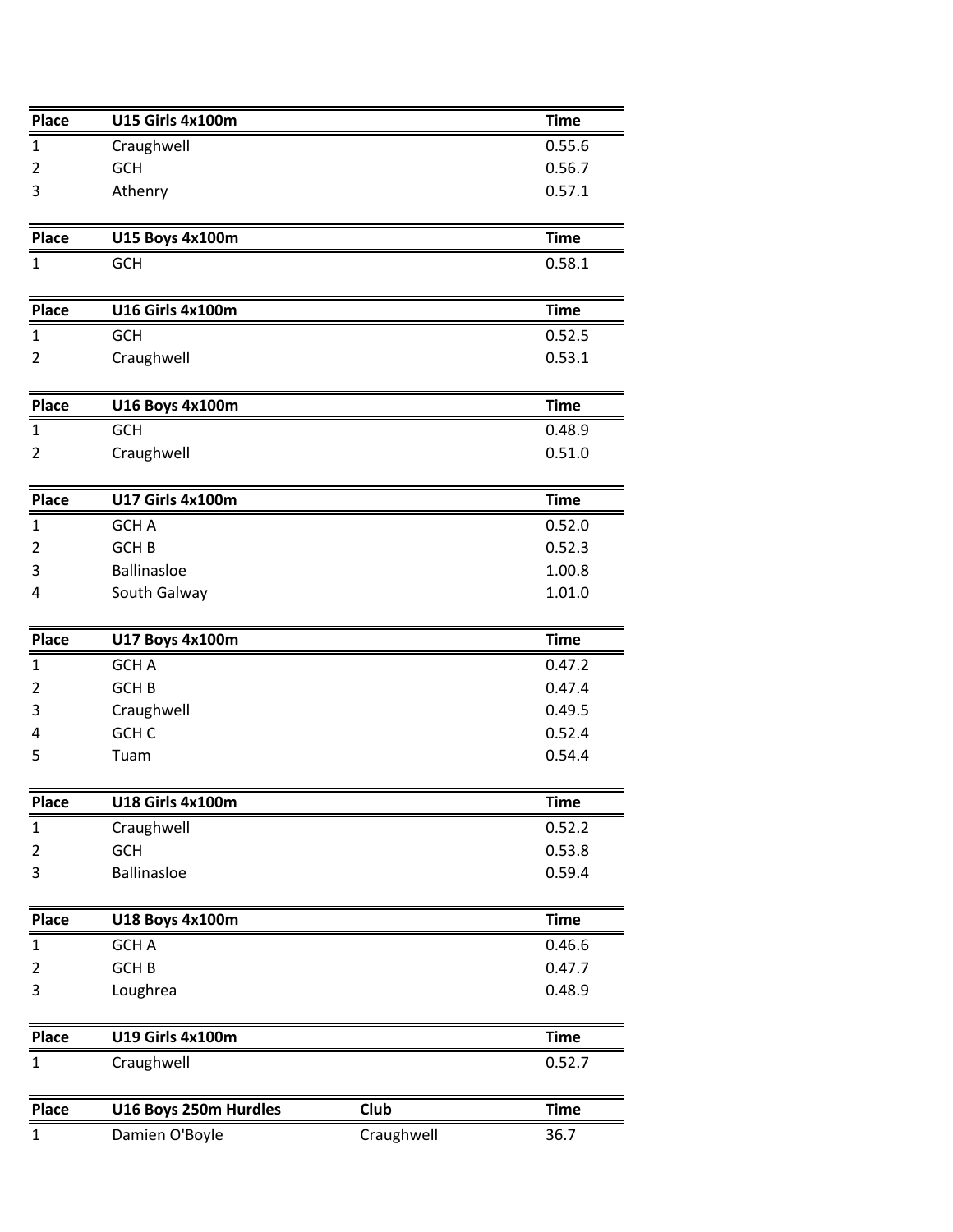| $\overline{2}$ | Zeinab Diarra          | <b>GCH</b>         | 40.4        |
|----------------|------------------------|--------------------|-------------|
| <b>Place</b>   | U18 Girls 300m Hurdles | Club               | <b>Time</b> |
| $\mathbf{1}$   | Sineád Gaffney         | Craughwell         | 0.53.2      |
| 2              | Elizabeth Prendergast  | South Galway       | 1.07.0      |
| <b>Place</b>   | U18 Boys 400m Hurdles  | Club               | <b>Time</b> |
| $\mathbf{1}$   | Evan McGuire           | <b>GCH</b>         | 1.02.7      |
| <b>Place</b>   | U12 Girls 60m          | <b>Club</b>        | <b>Time</b> |
| $\mathbf{1}$   | Mary Duggan            | <b>GCH</b>         |             |
| 2              | Siona Lawless          | Craughwell         |             |
| 3              | <b>Pearl Finnerty</b>  | Loughrea           |             |
| Place          | U12 Boys 60m           | Club               | <b>Time</b> |
| $\mathbf{1}$   | Shane Jennings         | <b>Ballinasloe</b> |             |
| 2              | Micheál McFadden       | Craughwell         |             |
| 3              | <b>Brandon Lee</b>     | Athenry            |             |
| <b>Place</b>   | U13 Girls 80m          | Club               | <b>Time</b> |
| $\mathbf{1}$   | Emma Reynolds          | Loughrea           |             |
| 2              | Naomi Whyte            | <b>GCH</b>         |             |
| 3              | Lydia Doyle            | Athenry            |             |
| Place          | U13 Boys 80m           | Club               | <b>Time</b> |
| $\mathbf{1}$   | Dylan Corr             | <b>GCH</b>         | 11.1        |
| 2              | <b>Riain Dolan</b>     | <b>Ballinasloe</b> | 11.4        |
| 3              | ?                      |                    | 11.7        |
| Place          | U14 Girls 80m          | Club               | Time        |
| $\mathbf{1}$   | Eimear Loughnane       | Craughwell         |             |
| 2              | Lucy Deely             | <b>Ballinasloe</b> |             |
| 3              | Shannon Ridge          | Loughrea           |             |
| Place          | U14 Boys 80m           | Club               | <b>Time</b> |
| $\mathbf{1}$   | Jack Dempsey           | <b>GCH</b>         |             |
| 2              | <b>Oisin Faherty</b>   | <b>GCH</b>         |             |
| 3              | Liam Costello          | GCH                |             |
| <b>Place</b>   | <b>U15 Girls 100m</b>  | Club               | <b>Time</b> |
| 1              | Sinead Minihan         | <b>GCH</b>         |             |
| 2              | <b>Hayley Hession</b>  | Tuam               |             |
| Place          | <b>U15 Boys 100m</b>   | Club               | <b>Time</b> |
| $\mathbf{1}$   | Cillín Greene          | GCH                |             |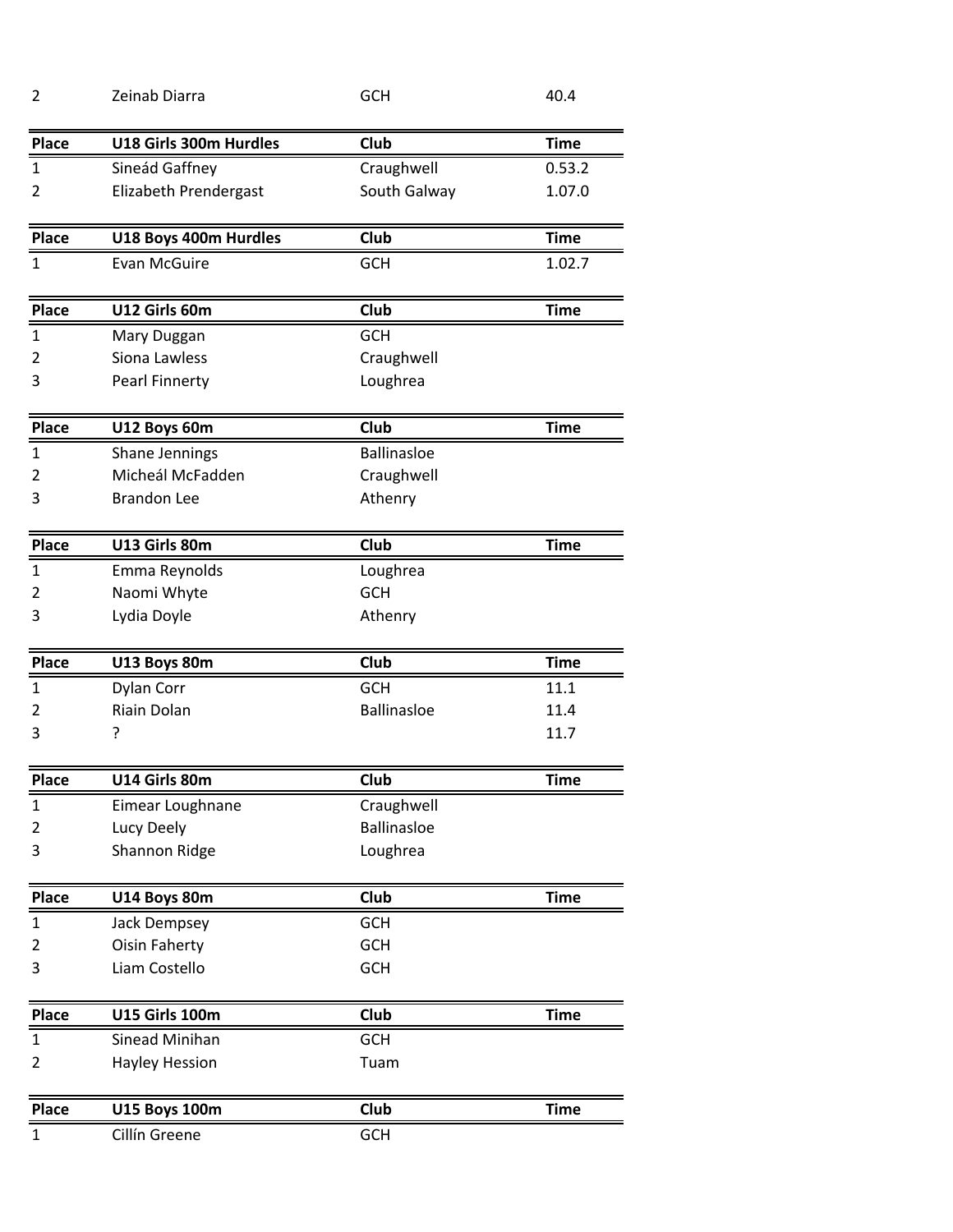| Jordan Connaughton | Craughwell |
|--------------------|------------|
| Matthew McKiernan  | Craughwell |

| Craughwell<br><b>Sinead Treacy</b><br>1<br>Olaide Ajayi-Taiwo<br><b>GCH</b><br>2<br>Summer Okoro<br>GCH<br>3<br>Place<br>Club<br><b>U16 Boys 100m</b><br>Samuel Samson<br><b>GCH</b><br>1<br>Craughwell<br>Conor Duggan<br>2<br>Kelvin Olayemi<br><b>GCH</b><br>3 | 12.6<br>12.8<br>13.9<br><b>Time</b> |
|-------------------------------------------------------------------------------------------------------------------------------------------------------------------------------------------------------------------------------------------------------------------|-------------------------------------|
|                                                                                                                                                                                                                                                                   |                                     |
|                                                                                                                                                                                                                                                                   |                                     |
|                                                                                                                                                                                                                                                                   |                                     |
|                                                                                                                                                                                                                                                                   |                                     |
|                                                                                                                                                                                                                                                                   | 11.9                                |
|                                                                                                                                                                                                                                                                   | 12.1                                |
|                                                                                                                                                                                                                                                                   | 12.3                                |
| Club<br><b>Place</b><br>U17/18 Girls 100m                                                                                                                                                                                                                         | <b>Time</b>                         |
| <b>GCH</b><br>Alanna Lally<br>1                                                                                                                                                                                                                                   | 12.3                                |
| Jessica Heneghan<br>Craughwell<br>2                                                                                                                                                                                                                               | 12.8                                |
| <b>GCH</b><br>3<br>Roisin Dobey                                                                                                                                                                                                                                   | 13.3                                |
| Club<br><b>Place</b><br>U17/18 Boys 100m                                                                                                                                                                                                                          | <b>Time</b>                         |
| <b>GCH</b><br>$\mathbf{1}$<br><b>Evan McGuire</b>                                                                                                                                                                                                                 |                                     |
| Simon Shaughnessy<br><b>GCH</b><br>2                                                                                                                                                                                                                              |                                     |
| GCH<br>James Mitchell<br>3                                                                                                                                                                                                                                        |                                     |
| U12 Girls 600m<br>Club<br>Place                                                                                                                                                                                                                                   | <b>Time</b>                         |
| Caoilfhinn Hennessy<br>Athenry<br>1                                                                                                                                                                                                                               | 1.59.9                              |
| <b>GCH</b><br>Laoise Geraghty<br>2                                                                                                                                                                                                                                | 2.01.3                              |
| Chloe Casey GUEST<br>Loughrea<br>??<br>3                                                                                                                                                                                                                          | 2.02.7                              |
|                                                                                                                                                                                                                                                                   |                                     |
| Club<br><b>Place</b><br><b>U12 Boys 600m</b>                                                                                                                                                                                                                      | <b>Time</b>                         |
| <b>Brandon Lee</b><br>$\mathbf{1}$<br>Athenry                                                                                                                                                                                                                     |                                     |
| Mark O'Brien<br>Athenry<br>2                                                                                                                                                                                                                                      |                                     |
| Patrick Noonan<br>Craughwell<br>3                                                                                                                                                                                                                                 |                                     |
| U13 Girls 600m<br>Club<br>Place                                                                                                                                                                                                                                   | <b>Time</b>                         |
| GCH<br>Aoife Sheehy<br>$\mathbf{1}$                                                                                                                                                                                                                               | 1.53.5                              |
| Emma Reynolds<br>Loughrea<br>2                                                                                                                                                                                                                                    | 1.53.8                              |
| Dearbhla Cronin<br>3<br>Athenry                                                                                                                                                                                                                                   | 1.55.6                              |
| Place<br>Club<br><b>U13 Boys 600m</b>                                                                                                                                                                                                                             | <b>Time</b>                         |
| $\mathbf{1}$<br><b>GCH</b><br>Dylan Corr                                                                                                                                                                                                                          | 1.47.2                              |
| ŗ<br>$\overline{2}$<br><b>Rory Murray</b>                                                                                                                                                                                                                         | 1.50.4                              |
|                                                                                                                                                                                                                                                                   | 1.52.2                              |
| Riain Dolan<br>Ballinasloe<br>3                                                                                                                                                                                                                                   |                                     |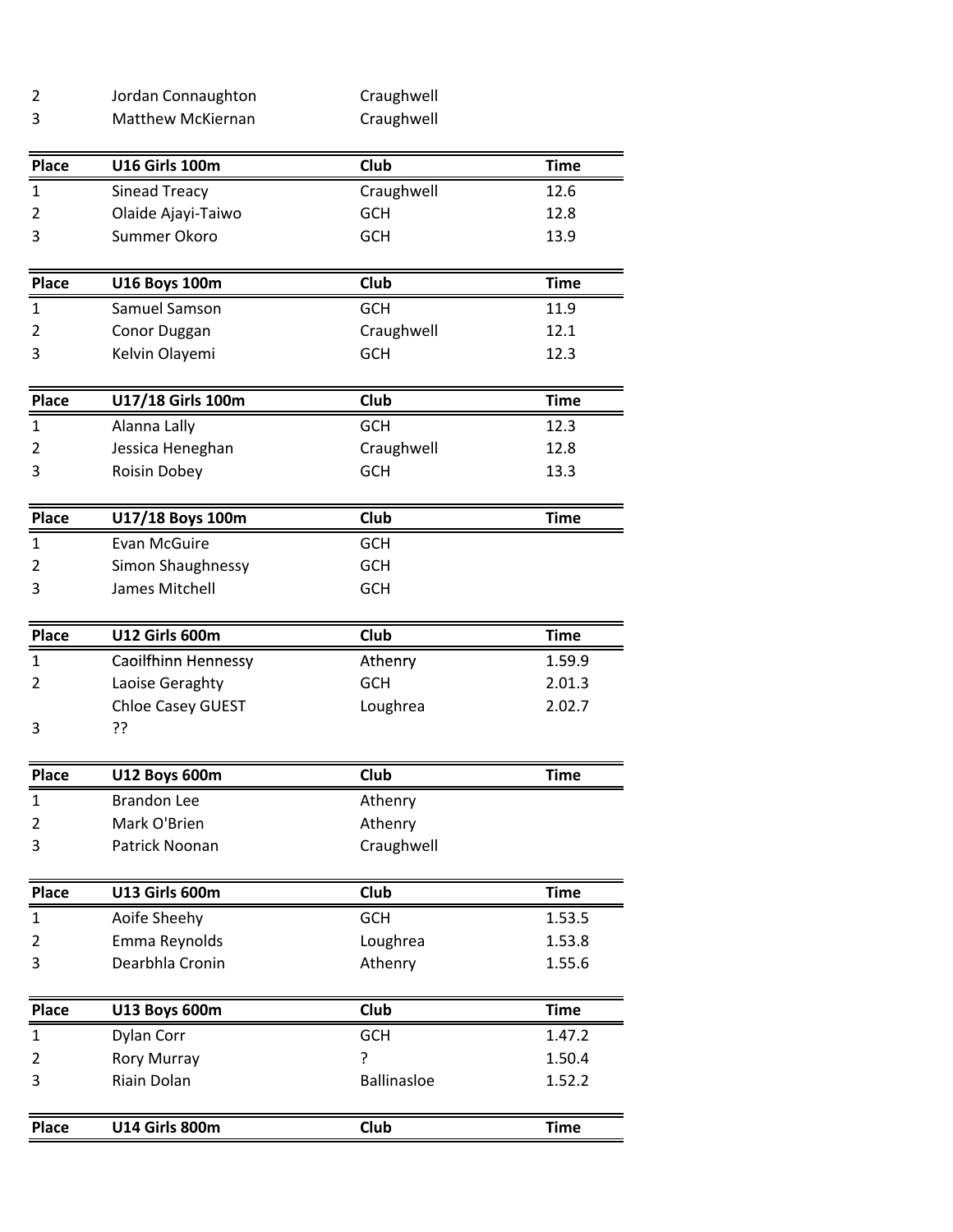| 1            | Sarah McDonald         | <b>GCH</b>         | 2.28.2      |
|--------------|------------------------|--------------------|-------------|
| 2            | Maeve Hughes           | GCH                | 2.40.6      |
| 3            | Derabhaile Walsh       | Craughwell         | 2.44.4      |
| <b>Place</b> | <b>U14 Boys 800m</b>   | Club               | <b>Time</b> |
| $\mathbf{1}$ | <b>Oisin Faherty</b>   | <b>GCH</b>         | 2.28.6      |
| 2            | <b>Matthew Barrett</b> | Craughwell         | 2.29.6      |
| 3            | Liam Moran             | Craughwell         | 2.30.2      |
| Place        | <b>U15 Girls 800m</b>  | Club               | <b>Time</b> |
| $\mathbf{1}$ | Niamh Keane            | Athenry            | 2.37.2      |
| 2            | Ann Moroney            | <b>GCH</b>         | 2.39.1      |
| <b>Place</b> | <b>U15 Boys 800m</b>   | Club               | <b>Time</b> |
| $\mathbf{1}$ | Jordan Connaughton     | Craughwell         | 2.32.6      |
| 2            | Keith Whyte            | <b>GCH</b>         | 2.38.4      |
| <b>Place</b> | <b>U16 Girls 800m</b>  | Club               | <b>Time</b> |
| $\mathbf{1}$ | Maebh Brannigan        | <b>GCH</b>         | 2.28.4      |
| 2            | Aisling Ni Fhlatharta  | <b>GCH</b>         | 2.45.7      |
| Place        | <b>U16 Boys 800m</b>   | <b>Club</b>        | <b>Time</b> |
| 1            | Damien O'Boyle         | Craughwell         | 2.11.0      |
| 2            | Jamie Spelman          | Craughwell         | 2.12.0      |
| 3            | Padraic Creaven        | <b>GCH</b>         | 2.14.0      |
| <b>Place</b> | U17/18 Girls 800m      | Club               | <b>Time</b> |
| $\mathbf{1}$ | <b>Elizabeth Maher</b> | <b>GCH</b>         | 2.32.1      |
| 2            | Michelle Burke         | <b>Ballinasloe</b> | 2.49.7      |
| 3            | ?                      |                    | 2.50.8      |
| Place        | U17/18 Boys 800m       | Club               | <b>Time</b> |
| 1            | <b>Conor Gillen</b>    | Craughwell         | 2.05.0      |
| 2            | John Cormican          | Craughwell         | 2.09.0      |
| 3            | Neil Greaney           | Craughwell         | 2.11.0      |
| Place        | <b>U19 Girls 800m</b>  | Club               | <b>Time</b> |
| $\mathbf{1}$ | Linda Porter           | Craughwell         | 2.38.2      |
| Place        | <b>U19 Boys 800m</b>   | Club               | <b>Time</b> |
| $\mathbf{1}$ | John Moroney           | <b>GCH</b>         | 2.09.3      |
| Place        | U14 Boys Walk          | Club               | <b>Time</b> |
| $\mathbf{1}$ | <b>Gearoid Treacy</b>  | Craughwell         | 5.09.3      |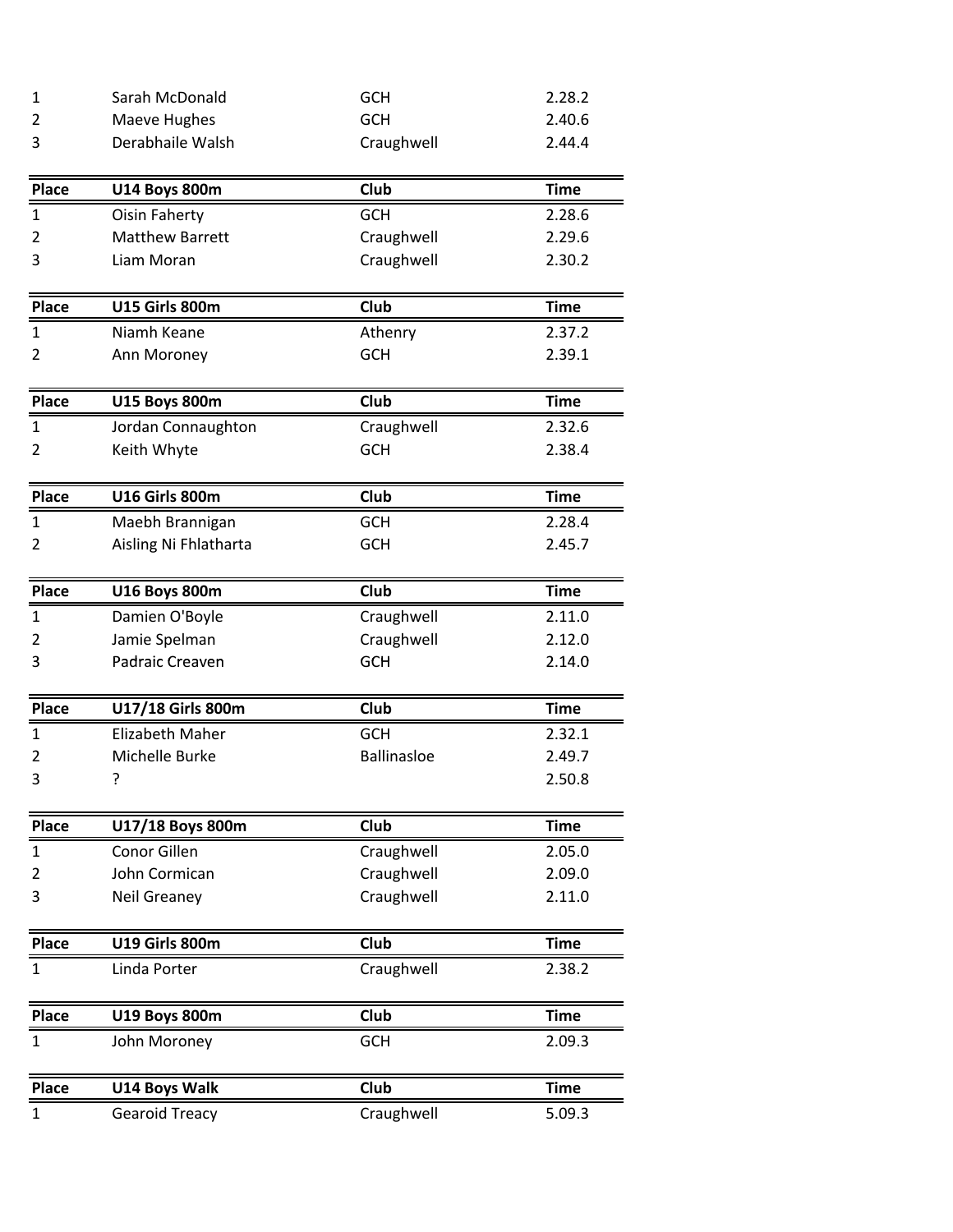| <b>Place</b>   | U18 Girls Walk            | Club               | <b>Time</b> |
|----------------|---------------------------|--------------------|-------------|
| $\mathbf 1$    | Veronica Burke            | <b>Ballinasloe</b> | 4.10.8      |
| <b>Place</b>   | U18 Boys Walk             | Club               | <b>Time</b> |
| $\mathbf 1$    | Christopher O'Connor      | Craughwell         | 3.33.1      |
| $\overline{2}$ | Henrique Nkolovata        | <b>GCH</b>         | 5.06.0      |
|                |                           |                    |             |
| Place          | U13 Girls 60m Hurdles     | Club               | <b>Time</b> |
| $\mathbf{1}$   | Lydia Doyle               | Athenry            | 10.5        |
| $\overline{2}$ | <b>Caoilin Milton</b>     | Craughwell         | 10.9        |
| 3              | Cliona Ni Chochlain       | <b>GCH</b>         | 11.1        |
| Place          | U13 Boys 60m Hurdles      | <b>Club</b>        | <b>Time</b> |
| $\mathbf 1$    | Jerry Keary               | Craughwell         | 11.6        |
| $\overline{2}$ | Cian Waters               | Craughwell         | 12.6        |
| 3              | <b>Cathal Hynes</b>       | Athenry            | 12.9        |
|                |                           |                    |             |
| Place          | U13 Girls 75m Hurdles     | <b>Club</b>        | <b>Time</b> |
| $\mathbf{1}$   | Shannon Lee               | Athenry            | 13.8        |
| $\overline{2}$ | Roisin Flynn              | <b>GCH</b>         | 16.4        |
| Place          | U13 Boys 75m Hurdles      | <b>Club</b>        | <b>Time</b> |
| $\mathbf 1$    | Sean Kilmartin            | GCH                | 15.1        |
| 2              | <b>Matthew Treacy</b>     | Athenry            | 15.3        |
|                |                           |                    |             |
| <b>Place</b>   | U15 Boys 100m Hurdles     | Club               | <b>Time</b> |
| $\mathbf{1}$   | Niall Kenny               | Athenry            |             |
| <b>Place</b>   | U16 Boys 100m Hurdles     | Club               | <b>Time</b> |
| $\mathbf{1}$   | Eugene Edokpayo           | <b>GCH</b>         | 19.4        |
| 2              | Gary Finn                 | South Galway       | 23.3        |
|                |                           |                    |             |
| Place          | U17/18 Girls 100m Hurdles | Club               | <b>Time</b> |
| $\mathbf{1}$   | Maria McNamara            | Craughwell         | 17.4        |
| <b>Place</b>   | U17/18 Boys 100m Hurdles  | Club               | <b>Time</b> |
| $\mathbf 1$    | Sonto Orajuba             | <b>GCH</b>         | 16.8        |
| $\overline{2}$ | Ayo Adeero                | <b>GCH</b>         | 20.9        |
| 3              | Henrique Nkolovata        | <b>GCH</b>         | 22.1        |
| Place          | <b>U14 Girls 200m</b>     | Club               | <b>Time</b> |
|                |                           |                    |             |
| $\mathbf 1$    | Sarah McDonald            | <b>GCH</b>         | 28.9        |
| $\overline{2}$ | Roisin Flynn              | <b>GCH</b>         | 29.8        |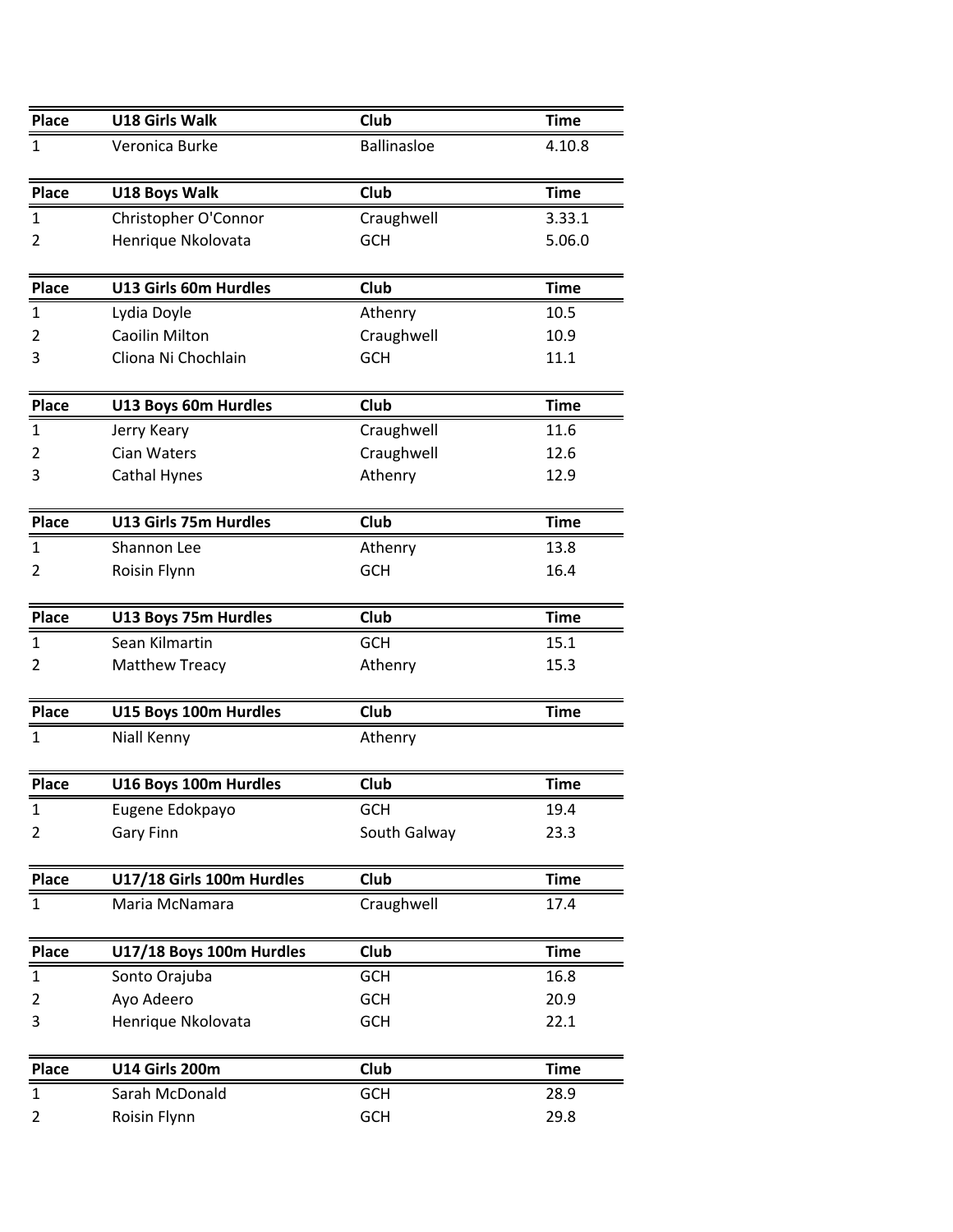| 3              | <b>Grace Finnerty</b>  | Loughrea           | 30.6        |
|----------------|------------------------|--------------------|-------------|
| <b>Place</b>   | <b>U14 Boys 200m</b>   | Club               | <b>Time</b> |
| $\mathbf{1}$   | Jack Dempsey           | <b>GCH</b>         | 26.4        |
| 2              | <b>Oisin Faherty</b>   | <b>GCH</b>         | 27.2        |
| 3              | Liam Costello          | <b>GCH</b>         | 27.7        |
| <b>Place</b>   | <b>U15 Boys 200m</b>   | Club               | <b>Time</b> |
| 1              | <b>Cillian Greene</b>  | <b>GCH</b>         | 27.9        |
| $\overline{2}$ | Matthew McKiernan      | Craughwell         | 28.9        |
| <b>Place</b>   | <b>U16 Girls 200m</b>  | Club               | <b>Time</b> |
| $\mathbf{1}$   | Laura Ann Costello     | <b>GCH</b>         | 26.5        |
| 2              | <b>Sinead Treacy</b>   | Craughwell         | 27.4        |
| 3              | Aisling Ni Fhlatharta  | <b>GCH</b>         | 29.5        |
| <b>Place</b>   | <b>U16 Boys 200m</b>   | Club               | <b>Time</b> |
| $\mathbf{1}$   | Samuel Samson          | <b>GCH</b>         |             |
| 2              | Conor Duggan           | Craughwell         |             |
| 3              | Kelvin Olayemi         | <b>GCH</b>         |             |
| <b>Place</b>   | U17/18 Girls 200m      | Club               | <b>Time</b> |
| $\mathbf{1}$   | Roisin Dobey           | <b>GCH</b>         | 28.1        |
| 2              | Solange Varanda        | <b>GCH</b>         | 28.8        |
| 3              | Soumaya Diarrassouhe   | <b>GCH</b>         | 29.7        |
| <b>Place</b>   | U17/18 Boys 200m       | Club               | <b>Time</b> |
| 1              | Simon Shaughnessy      | <b>GCH</b>         | 23.2        |
| 2              | <b>Henry Griffin</b>   | <b>GCH</b>         | 23.5        |
| 3              | Owen McDonald          | <b>GCH</b>         | 24.2        |
| <b>Place</b>   | <b>U19 Girls 200m</b>  | Club               | <b>Time</b> |
| $\mathbf{1}$   | Katie O'Donoghue       | Craughwell         | 26.5        |
| 2              | Orla Ryan              | Craughwell         | 28.9        |
| Place          | U14 Boys 1500m         | Club               | <b>Time</b> |
| $\mathbf{1}$   | James Cahalane         | Craughwell         | 5.00.1      |
| 2              | <b>Brian Burke</b>     | <b>Ballinasloe</b> | 5.16.3      |
| 3              | <b>Tiernan Burke</b>   | Athenry            |             |
|                |                        |                    |             |
| <b>Place</b>   | <b>U14 Girls 1500m</b> | <b>Club</b>        | <b>Time</b> |
| 1              | Shannon Lee            | Athenry            | 5.21.4      |
| 2              | Dearbhaile Walshe      | Craughwell         |             |
| Place          | U15 Boys 1500m         | <b>Club</b>        | <b>Time</b> |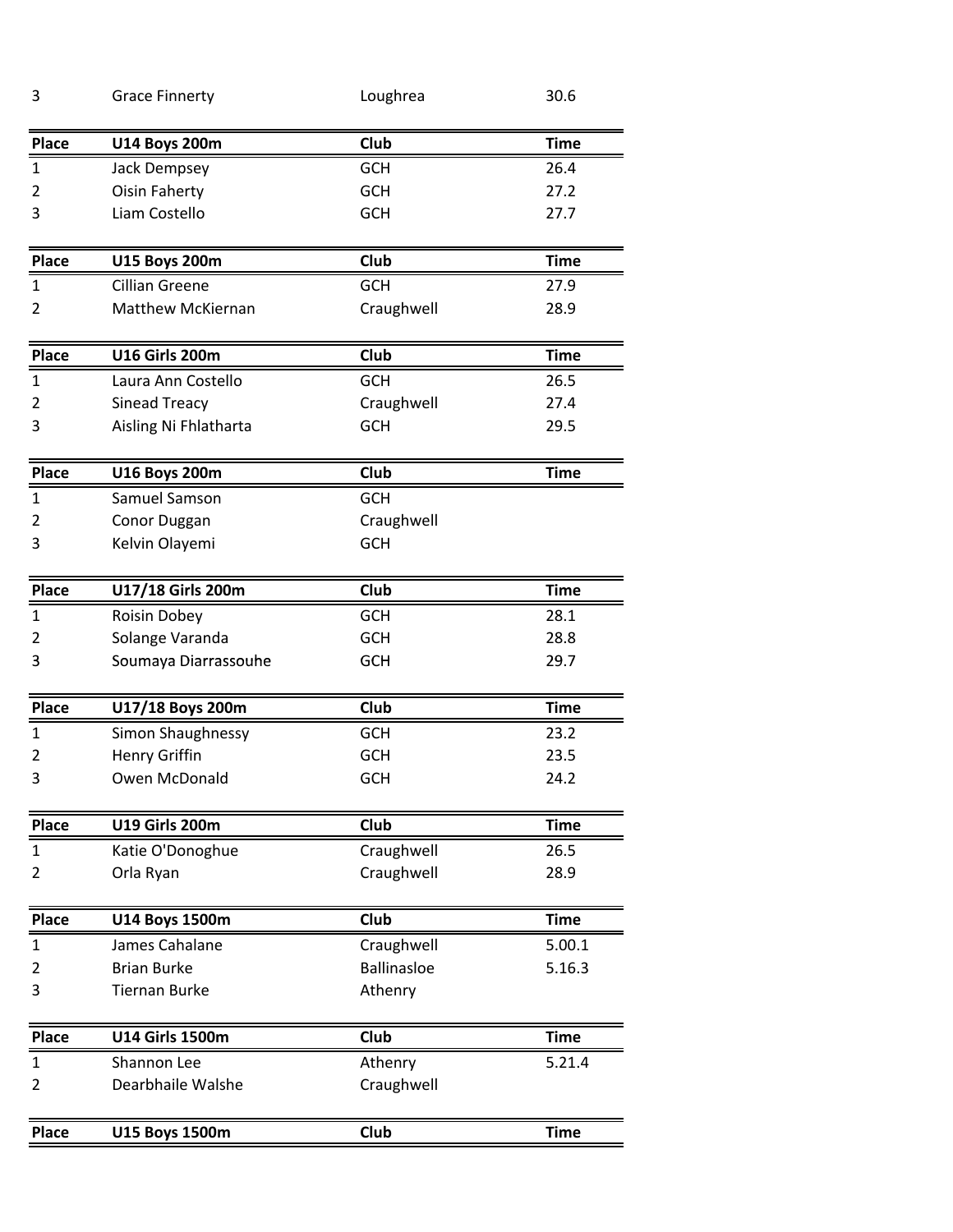| Club<br><b>Place</b><br><b>U15 Girls 1500m</b><br><b>Time</b><br>$\mathbf{1}$<br>Eimear Keane<br>Athenry<br>Club<br><b>Place</b><br><b>U16 Boys 1500m</b><br><b>Time</b><br>$\mathbf{1}$<br>Jamie Spellman<br>Craughwell<br>Pádraic Creaven<br><b>GCH</b><br>2<br><b>Place</b><br>U17/18 Girls 1500m<br>Club<br><b>Time</b><br>$\mathbf 1$<br><b>Ballinasloe</b><br>Veronica Burke<br><b>Ballinasloe</b><br>$\overline{2}$<br>Kate Burke<br>Michelle Burke<br><b>Ballinasloe</b><br>3<br>Club<br><b>Time</b><br><b>Place</b><br>U17/18 Boys 1500m<br>Conor Gillen<br>$\mathbf{1}$<br>Craughwell<br>Craughwell<br>Neil Greaney<br>2<br>Craughwell<br><b>Matthew Moran</b><br>3<br>Place<br><b>Club</b><br>U19 Boys 1500m<br><b>Time</b><br><b>GCH</b><br>$\mathbf{1}$<br>John Moroney<br><b>Place</b><br>U17/18 Girls 300m<br>Club<br><b>Time</b><br>$\mathbf{1}$<br><b>GCH</b><br>Alanna Lally<br>39.4<br>Jessica Heneghan<br>Craughwell<br>43.7<br>2<br>3<br>Roisin Dobey<br><b>GCH</b><br>44.3<br>Club<br><b>Time</b><br><b>Place</b><br>U17/18 Boys 400m<br>$\mathbf{1}$<br><b>GCH</b><br>53.9<br><b>Robert Meagher</b><br>Craughwell<br>$\overline{2}$<br>John Cormican<br>56.4<br>3<br>?<br>56.9<br>Place<br>U12 Girls High Jump<br><b>Club</b><br><b>Height</b><br><b>Clare Broderick</b><br>Craughwell<br>1.25<br>$\mathbf{1}$<br><b>GCH</b><br>$\overline{2}$<br>Andrea Trill<br>1.20<br>3<br><b>Tara Slattery</b><br>Craughwell<br>1.10<br>Caoimhe Allen<br>Craughwell<br>3<br>1.10<br><b>Abigail McNally</b><br>Craughwell<br>5<br>1.10<br>Craughwell<br>Niamh Treacy<br>1.05<br>6<br>Siona Lawless<br>Craughwell<br>1.00<br>7<br>Craughwell<br><b>Claire Treacy</b><br>1.00<br>7<br>Craughwell<br>1.00<br>9<br>Fiona Ryan<br>Club<br>Place<br>U12 Boys High Jump<br>Height<br>$\mathbf{1}$<br>Dean Treacy<br>1.25<br>Athenry | 1 | Niall Kenny | Athenry | 4.58.4 |
|-----------------------------------------------------------------------------------------------------------------------------------------------------------------------------------------------------------------------------------------------------------------------------------------------------------------------------------------------------------------------------------------------------------------------------------------------------------------------------------------------------------------------------------------------------------------------------------------------------------------------------------------------------------------------------------------------------------------------------------------------------------------------------------------------------------------------------------------------------------------------------------------------------------------------------------------------------------------------------------------------------------------------------------------------------------------------------------------------------------------------------------------------------------------------------------------------------------------------------------------------------------------------------------------------------------------------------------------------------------------------------------------------------------------------------------------------------------------------------------------------------------------------------------------------------------------------------------------------------------------------------------------------------------------------------------------------------------------------------------------------------------------------------------------------------------------------------------------|---|-------------|---------|--------|
|                                                                                                                                                                                                                                                                                                                                                                                                                                                                                                                                                                                                                                                                                                                                                                                                                                                                                                                                                                                                                                                                                                                                                                                                                                                                                                                                                                                                                                                                                                                                                                                                                                                                                                                                                                                                                                         |   |             |         |        |
|                                                                                                                                                                                                                                                                                                                                                                                                                                                                                                                                                                                                                                                                                                                                                                                                                                                                                                                                                                                                                                                                                                                                                                                                                                                                                                                                                                                                                                                                                                                                                                                                                                                                                                                                                                                                                                         |   |             |         |        |
|                                                                                                                                                                                                                                                                                                                                                                                                                                                                                                                                                                                                                                                                                                                                                                                                                                                                                                                                                                                                                                                                                                                                                                                                                                                                                                                                                                                                                                                                                                                                                                                                                                                                                                                                                                                                                                         |   |             |         |        |
|                                                                                                                                                                                                                                                                                                                                                                                                                                                                                                                                                                                                                                                                                                                                                                                                                                                                                                                                                                                                                                                                                                                                                                                                                                                                                                                                                                                                                                                                                                                                                                                                                                                                                                                                                                                                                                         |   |             |         |        |
|                                                                                                                                                                                                                                                                                                                                                                                                                                                                                                                                                                                                                                                                                                                                                                                                                                                                                                                                                                                                                                                                                                                                                                                                                                                                                                                                                                                                                                                                                                                                                                                                                                                                                                                                                                                                                                         |   |             |         |        |
|                                                                                                                                                                                                                                                                                                                                                                                                                                                                                                                                                                                                                                                                                                                                                                                                                                                                                                                                                                                                                                                                                                                                                                                                                                                                                                                                                                                                                                                                                                                                                                                                                                                                                                                                                                                                                                         |   |             |         |        |
|                                                                                                                                                                                                                                                                                                                                                                                                                                                                                                                                                                                                                                                                                                                                                                                                                                                                                                                                                                                                                                                                                                                                                                                                                                                                                                                                                                                                                                                                                                                                                                                                                                                                                                                                                                                                                                         |   |             |         |        |
|                                                                                                                                                                                                                                                                                                                                                                                                                                                                                                                                                                                                                                                                                                                                                                                                                                                                                                                                                                                                                                                                                                                                                                                                                                                                                                                                                                                                                                                                                                                                                                                                                                                                                                                                                                                                                                         |   |             |         |        |
|                                                                                                                                                                                                                                                                                                                                                                                                                                                                                                                                                                                                                                                                                                                                                                                                                                                                                                                                                                                                                                                                                                                                                                                                                                                                                                                                                                                                                                                                                                                                                                                                                                                                                                                                                                                                                                         |   |             |         |        |
|                                                                                                                                                                                                                                                                                                                                                                                                                                                                                                                                                                                                                                                                                                                                                                                                                                                                                                                                                                                                                                                                                                                                                                                                                                                                                                                                                                                                                                                                                                                                                                                                                                                                                                                                                                                                                                         |   |             |         |        |
|                                                                                                                                                                                                                                                                                                                                                                                                                                                                                                                                                                                                                                                                                                                                                                                                                                                                                                                                                                                                                                                                                                                                                                                                                                                                                                                                                                                                                                                                                                                                                                                                                                                                                                                                                                                                                                         |   |             |         |        |
|                                                                                                                                                                                                                                                                                                                                                                                                                                                                                                                                                                                                                                                                                                                                                                                                                                                                                                                                                                                                                                                                                                                                                                                                                                                                                                                                                                                                                                                                                                                                                                                                                                                                                                                                                                                                                                         |   |             |         |        |
|                                                                                                                                                                                                                                                                                                                                                                                                                                                                                                                                                                                                                                                                                                                                                                                                                                                                                                                                                                                                                                                                                                                                                                                                                                                                                                                                                                                                                                                                                                                                                                                                                                                                                                                                                                                                                                         |   |             |         |        |
|                                                                                                                                                                                                                                                                                                                                                                                                                                                                                                                                                                                                                                                                                                                                                                                                                                                                                                                                                                                                                                                                                                                                                                                                                                                                                                                                                                                                                                                                                                                                                                                                                                                                                                                                                                                                                                         |   |             |         |        |
|                                                                                                                                                                                                                                                                                                                                                                                                                                                                                                                                                                                                                                                                                                                                                                                                                                                                                                                                                                                                                                                                                                                                                                                                                                                                                                                                                                                                                                                                                                                                                                                                                                                                                                                                                                                                                                         |   |             |         |        |
|                                                                                                                                                                                                                                                                                                                                                                                                                                                                                                                                                                                                                                                                                                                                                                                                                                                                                                                                                                                                                                                                                                                                                                                                                                                                                                                                                                                                                                                                                                                                                                                                                                                                                                                                                                                                                                         |   |             |         |        |
|                                                                                                                                                                                                                                                                                                                                                                                                                                                                                                                                                                                                                                                                                                                                                                                                                                                                                                                                                                                                                                                                                                                                                                                                                                                                                                                                                                                                                                                                                                                                                                                                                                                                                                                                                                                                                                         |   |             |         |        |
|                                                                                                                                                                                                                                                                                                                                                                                                                                                                                                                                                                                                                                                                                                                                                                                                                                                                                                                                                                                                                                                                                                                                                                                                                                                                                                                                                                                                                                                                                                                                                                                                                                                                                                                                                                                                                                         |   |             |         |        |
|                                                                                                                                                                                                                                                                                                                                                                                                                                                                                                                                                                                                                                                                                                                                                                                                                                                                                                                                                                                                                                                                                                                                                                                                                                                                                                                                                                                                                                                                                                                                                                                                                                                                                                                                                                                                                                         |   |             |         |        |
|                                                                                                                                                                                                                                                                                                                                                                                                                                                                                                                                                                                                                                                                                                                                                                                                                                                                                                                                                                                                                                                                                                                                                                                                                                                                                                                                                                                                                                                                                                                                                                                                                                                                                                                                                                                                                                         |   |             |         |        |
|                                                                                                                                                                                                                                                                                                                                                                                                                                                                                                                                                                                                                                                                                                                                                                                                                                                                                                                                                                                                                                                                                                                                                                                                                                                                                                                                                                                                                                                                                                                                                                                                                                                                                                                                                                                                                                         |   |             |         |        |
|                                                                                                                                                                                                                                                                                                                                                                                                                                                                                                                                                                                                                                                                                                                                                                                                                                                                                                                                                                                                                                                                                                                                                                                                                                                                                                                                                                                                                                                                                                                                                                                                                                                                                                                                                                                                                                         |   |             |         |        |
|                                                                                                                                                                                                                                                                                                                                                                                                                                                                                                                                                                                                                                                                                                                                                                                                                                                                                                                                                                                                                                                                                                                                                                                                                                                                                                                                                                                                                                                                                                                                                                                                                                                                                                                                                                                                                                         |   |             |         |        |
|                                                                                                                                                                                                                                                                                                                                                                                                                                                                                                                                                                                                                                                                                                                                                                                                                                                                                                                                                                                                                                                                                                                                                                                                                                                                                                                                                                                                                                                                                                                                                                                                                                                                                                                                                                                                                                         |   |             |         |        |
|                                                                                                                                                                                                                                                                                                                                                                                                                                                                                                                                                                                                                                                                                                                                                                                                                                                                                                                                                                                                                                                                                                                                                                                                                                                                                                                                                                                                                                                                                                                                                                                                                                                                                                                                                                                                                                         |   |             |         |        |
|                                                                                                                                                                                                                                                                                                                                                                                                                                                                                                                                                                                                                                                                                                                                                                                                                                                                                                                                                                                                                                                                                                                                                                                                                                                                                                                                                                                                                                                                                                                                                                                                                                                                                                                                                                                                                                         |   |             |         |        |
|                                                                                                                                                                                                                                                                                                                                                                                                                                                                                                                                                                                                                                                                                                                                                                                                                                                                                                                                                                                                                                                                                                                                                                                                                                                                                                                                                                                                                                                                                                                                                                                                                                                                                                                                                                                                                                         |   |             |         |        |
|                                                                                                                                                                                                                                                                                                                                                                                                                                                                                                                                                                                                                                                                                                                                                                                                                                                                                                                                                                                                                                                                                                                                                                                                                                                                                                                                                                                                                                                                                                                                                                                                                                                                                                                                                                                                                                         |   |             |         |        |
|                                                                                                                                                                                                                                                                                                                                                                                                                                                                                                                                                                                                                                                                                                                                                                                                                                                                                                                                                                                                                                                                                                                                                                                                                                                                                                                                                                                                                                                                                                                                                                                                                                                                                                                                                                                                                                         |   |             |         |        |
|                                                                                                                                                                                                                                                                                                                                                                                                                                                                                                                                                                                                                                                                                                                                                                                                                                                                                                                                                                                                                                                                                                                                                                                                                                                                                                                                                                                                                                                                                                                                                                                                                                                                                                                                                                                                                                         |   |             |         |        |
|                                                                                                                                                                                                                                                                                                                                                                                                                                                                                                                                                                                                                                                                                                                                                                                                                                                                                                                                                                                                                                                                                                                                                                                                                                                                                                                                                                                                                                                                                                                                                                                                                                                                                                                                                                                                                                         |   |             |         |        |
|                                                                                                                                                                                                                                                                                                                                                                                                                                                                                                                                                                                                                                                                                                                                                                                                                                                                                                                                                                                                                                                                                                                                                                                                                                                                                                                                                                                                                                                                                                                                                                                                                                                                                                                                                                                                                                         |   |             |         |        |
|                                                                                                                                                                                                                                                                                                                                                                                                                                                                                                                                                                                                                                                                                                                                                                                                                                                                                                                                                                                                                                                                                                                                                                                                                                                                                                                                                                                                                                                                                                                                                                                                                                                                                                                                                                                                                                         |   |             |         |        |
|                                                                                                                                                                                                                                                                                                                                                                                                                                                                                                                                                                                                                                                                                                                                                                                                                                                                                                                                                                                                                                                                                                                                                                                                                                                                                                                                                                                                                                                                                                                                                                                                                                                                                                                                                                                                                                         |   |             |         |        |
|                                                                                                                                                                                                                                                                                                                                                                                                                                                                                                                                                                                                                                                                                                                                                                                                                                                                                                                                                                                                                                                                                                                                                                                                                                                                                                                                                                                                                                                                                                                                                                                                                                                                                                                                                                                                                                         |   |             |         |        |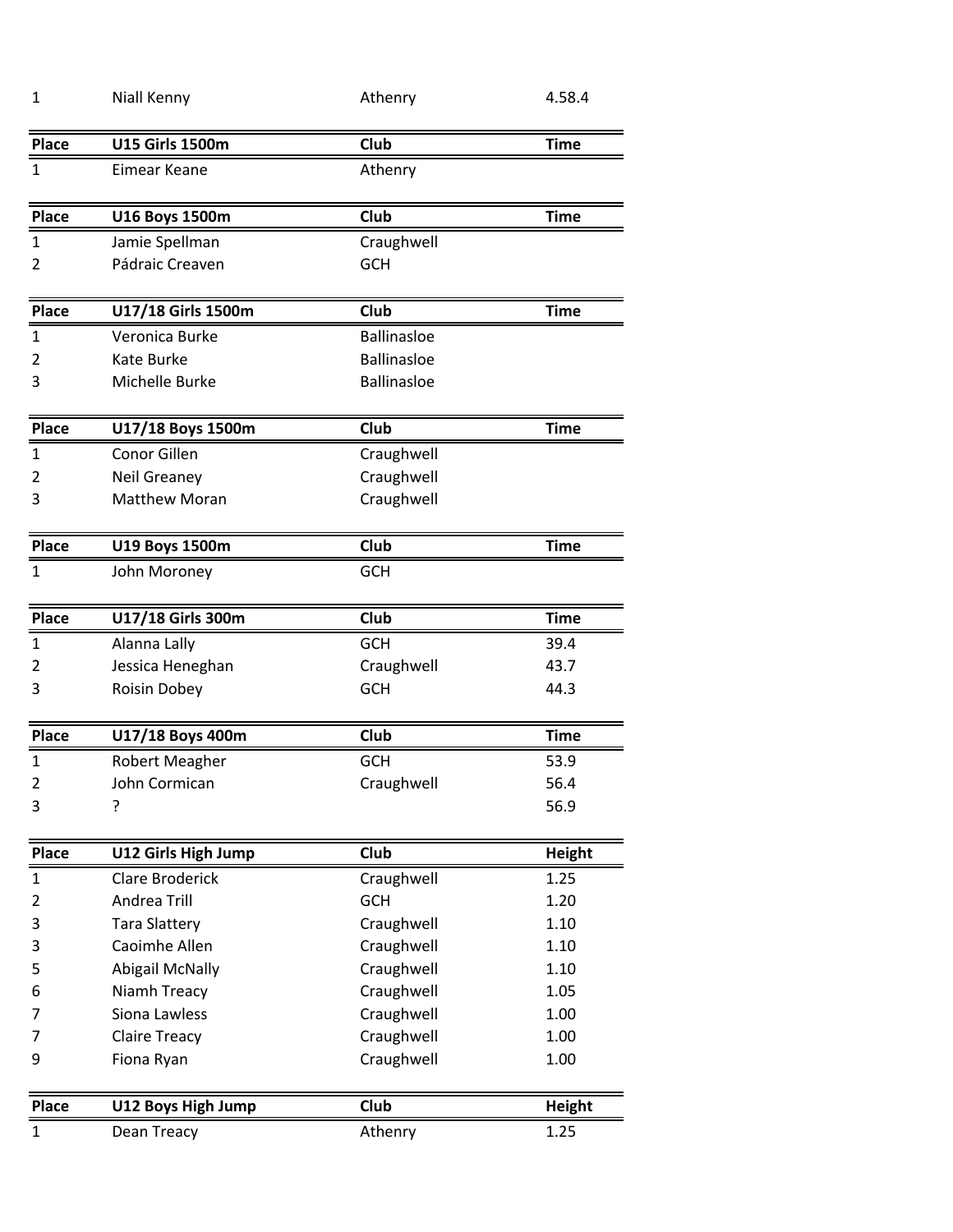| 2            | Aubrey O'Brien               | Athenry     | 1.20          |
|--------------|------------------------------|-------------|---------------|
| 3            | Alan Cahill                  | Athenry     | 1.20          |
| 4            | Michael Hand                 | Craughwell  | 1.10          |
| <b>Place</b> | U13 Girls High Jump          | Club        | <b>Height</b> |
| $\mathbf{1}$ | Aoife Walsh                  | Craughwell  | 1.25          |
| 2            | Laura Cunningham             | Craughwell  | 1.25          |
| 3            | Caolin Milton                | Craughwell  | 1.10          |
| 3            | Sarah Phillips               | Craughwell  | 1.10          |
| 5            | Ciana Reidy                  | Craughwell  | 1.10          |
| <b>Place</b> | U13 Boys High Jump           | <b>Club</b> | <b>Height</b> |
| $\mathbf{1}$ | Jerry Keary                  | Craughwell  | 1.40          |
| 2            | Peter Martyn                 | Craughwell  | 1.30          |
| <b>Place</b> | U14 Girls High Jump          | Club        | Height        |
| $\mathbf{1}$ | <b>Aisling Keady-Cummins</b> | Craughwell  | 1.40          |
| 2            | Anja Quinn                   | Loughrea    | 1.35          |
| 3            | Tammy Klynsmith              | Craughwell  | 1.20          |
| 4            | Tara Hand                    | Craughwell  | nj            |
| Place        | U14 Boys High Jump           | Club        | Height        |
| $\mathbf{1}$ | <b>Matthew Treacy</b>        | Athenry     | 1.35          |
| 2            | Sam McArdle                  | Craughwell  | 1.35          |
| <b>Place</b> | U15 Girls High Jump          | Club        | <b>Height</b> |
| $\mathbf{1}$ | <b>Grace Cahill</b>          | Athenry     | 1.45          |
| Place        | U15 Boys High Jump           | Club        | <b>Height</b> |
| 1            | Fiachra O'Cochlain           | <b>GCH</b>  | 1.15          |
| Place        | U16 Girls High Jump          | Club        | <b>Height</b> |
| $\mathbf{1}$ | Ellen Fitzpatrick            | Craughwell  | 1.40          |
| Place        | U16 Boys High Jump           | Club        | <b>Height</b> |
| 1            | Damien O'Boyle               | Craughwell  | 1.55          |
| $\mathbf{1}$ | Mac Murphy                   | Athenry     | 1.55          |
| <b>Place</b> | U17/18 Girls High Jump       | Club        | <b>Height</b> |
| 1            | Maria McNamara               | Craughwell  | 1.50          |
| 2            | Jessica Heneghan             | Craughwell  | 1.35          |
| Place        | U17/18 Boys High Jump        | Club        | <b>Height</b> |
| $\mathbf{1}$ | Caomhan Conaghan             | Loughrea    | 1.80          |
| 2            | Janic Schulte                | Loughrea    | 1.70          |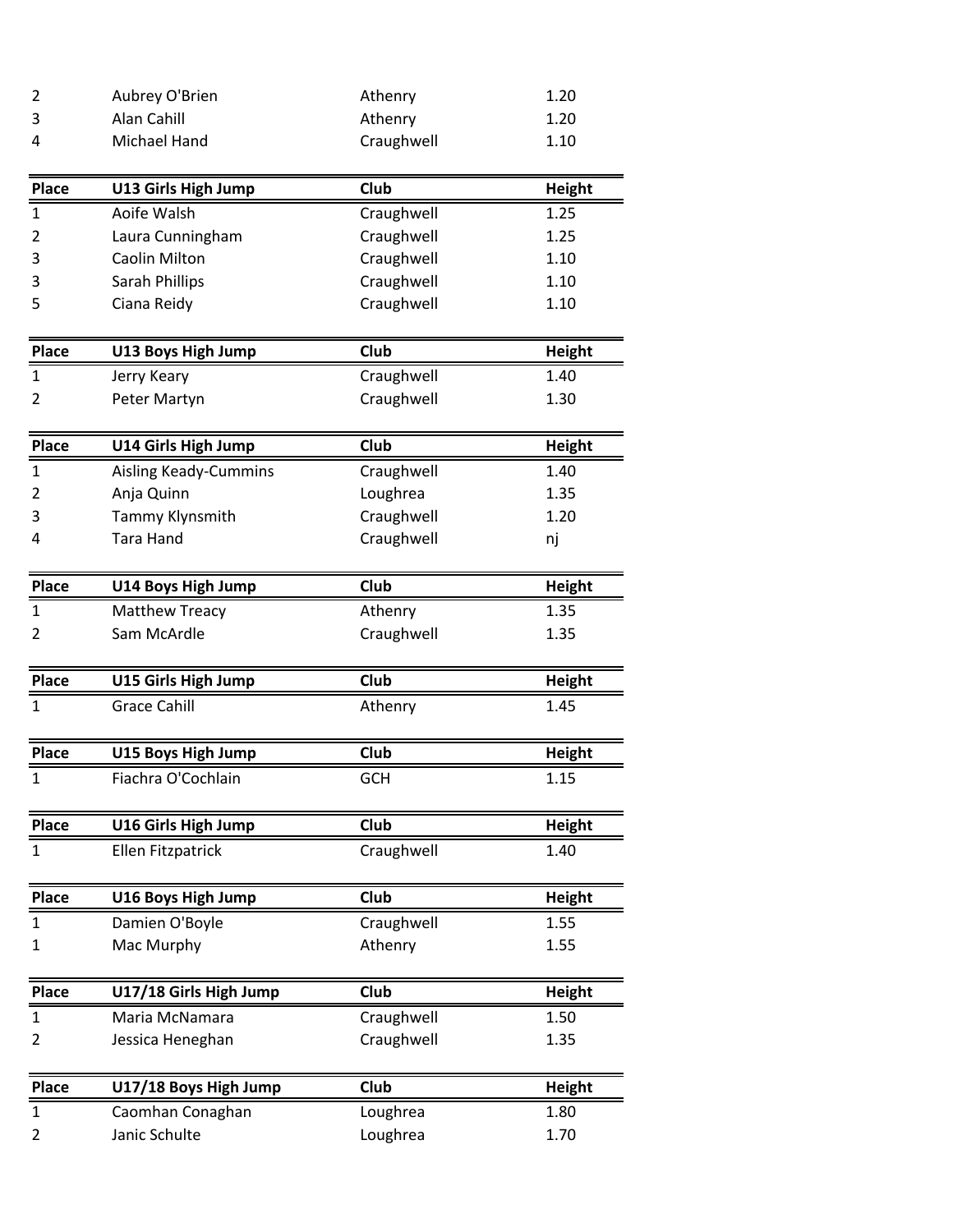| Place        | U19 Girls High Jump        | Club           | Height          |
|--------------|----------------------------|----------------|-----------------|
| $\mathbf{1}$ | Orla Ryan                  | Craughwell     | 1.55            |
| 2            | Katie O'Donoghue           | Craughwell     | 1.55            |
|              |                            |                |                 |
| <b>Place</b> | U19 Boys High Jump         | Club           | Height          |
| $\mathbf{1}$ | Martin Farragher           | Corofin        | 1.65            |
|              |                            |                |                 |
| <b>Place</b> | <b>U12 Girls Long Jump</b> | Club           | <b>Distance</b> |
| $\mathbf{1}$ | Siona Lawless              | Craughwell AC  | 3.85            |
| 2            | Pearl Finnerty             | Loughrea AC    | 3.85            |
| 3            | <b>Tara Slattery</b>       | Craughwell AC  | 3.83            |
| 4            | Finola Kelly               | Athenry AC     | 3.58            |
| 5            | <b>Claire Broderick</b>    | Craughwell AC  | 3.30            |
| 6            | Sarah Gilhooley            | Athenry AC     | 3.24            |
| 7            | Roisin Hanbury             | Craughwell AC  | 3.22            |
| 8            | Caoimhe Allen              | Craughwell AC  | 3.15            |
| 9            | Kate Moran                 | East Galway AC | 3.04            |
| 10           | Abigail Mc Nally           | Craughwell AC  | 3.04            |
| 11           | Clare Treacy               | Craughwell AC  | 3.02            |
| 12           | Mary Duggan                | <b>GCH</b>     | 2.98            |
| 13           | Ciara Murray               | East Galway AC | 2.94            |
| 14           | Leigha O'Boyle             | Craughwell AC  | 2.85            |
| 15           | Emer O Brien               | Loughrea AC    | 2.85            |
| 16           | Tara Kealy                 | Craughwell AC  | 2.82            |
| 17           | Amy Barrett                | Loughrea AC    | 2.82            |
| 18           | Eimear Walsh               | GCH            | 2.82            |
| 19           | Sinead Coleman             | ?              | 2.80            |
| 20           | <b>Tara Stephens</b>       | Craughwell AC  | 2.74            |
| 21           | <b>Miriam Greene</b>       | <b>GCH</b>     | 2.67            |
| 22           | Emma Urquhart              | Craughwell AC  | 2.57            |
| 23           | Leah Tarpey                | East Galway AC | 2.57            |
| 24           | Shiona McArdle             | Craughwell AC  | 2.44            |
| 25           | Catherine Noonan           | Craughwell AC  | 2.41            |
|              |                            |                |                 |
| Place        | U12 Boys Long Jump         | Club           | <b>Distance</b> |
| $\mathbf{1}$ | Micheal McFadden           | Craughwell AC  | 4.14            |
| 2            | Aubrey O'Brien             | Athenry AC     | 4.14            |
| 3            | Mark O'Brien               | Athenry AC     | 4.00            |
| 4            | <b>Brandon Lee</b>         | Athenry AC     | 3.78            |

 Darren Lyons Craughwell AC 3.60 6 Alan Cahill **Athenry AC** 3.54 7 Conor Hughes Craughwell AC 3.50 8 Pierce Burke South Galway AC 3.47 9 Dean Treacy **Athenry AC** 3.40 10 Patrick Noonan Craughwell AC 3.22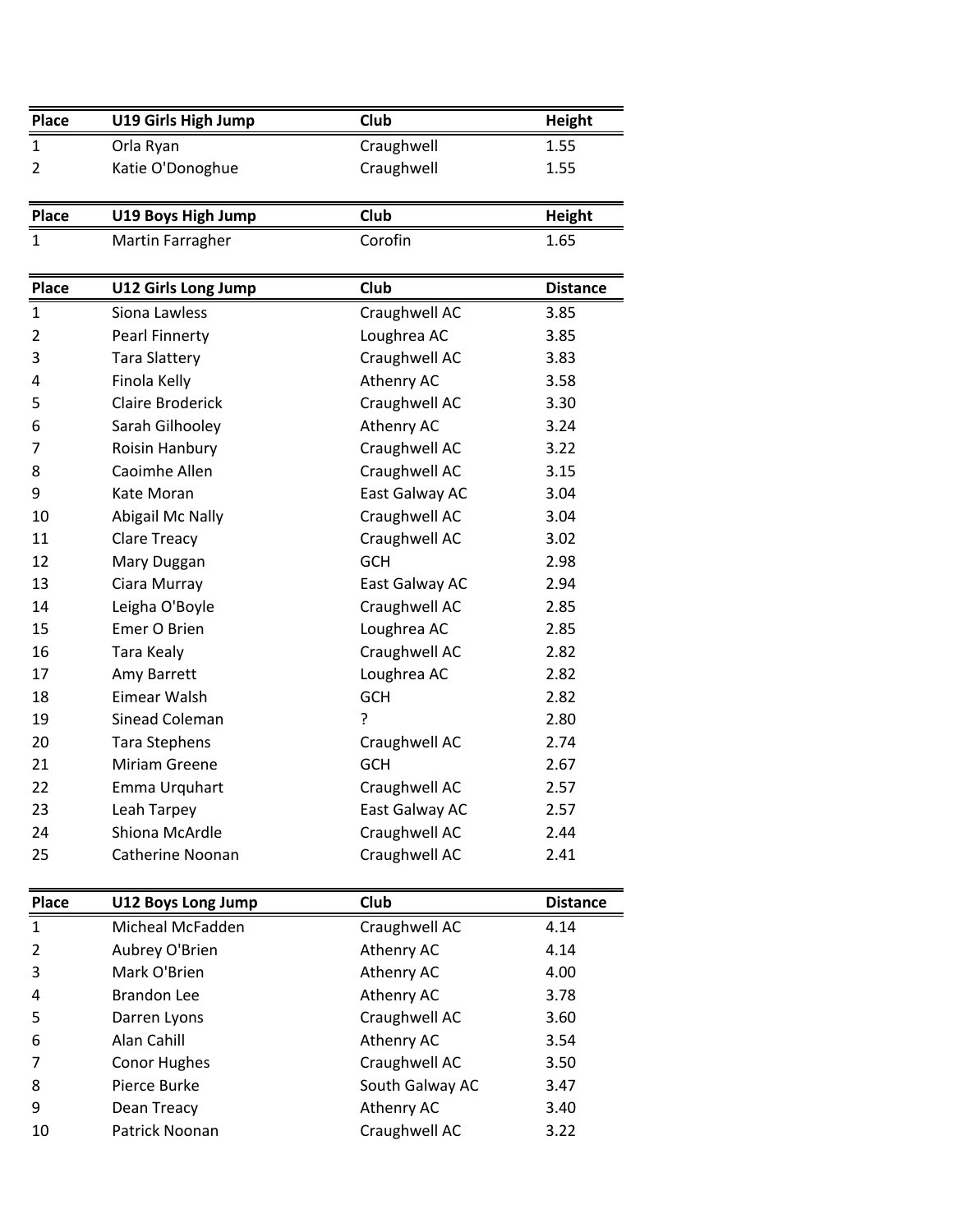| 11  | Darragh Quinn            | Loughrea AC    | 3.04 |
|-----|--------------------------|----------------|------|
| -12 | Sean Noonan              | Craughwell AC  | 2.87 |
|     | <b>Gavin Headd GUEST</b> | Loughrea AC    | 2.67 |
| -13 | Daniel Lydon             | East Galway AC | 2.64 |
| 14  | Padraig Kelly            | East Galway AC | 2.63 |

| <b>Place</b> | U13 Girls Long Jump    | Club           | <b>Distance</b> |
|--------------|------------------------|----------------|-----------------|
| $\mathbf{1}$ | Lydia Doyle            | Athenry AC     | 4.15            |
| 2            | Saoirse Flynn          | <b>GCH</b>     | 3.97            |
| 3            | Lauren Stewart         | Loughrea AC    | 3.91            |
| 4            | Naomi Whyte            | <b>GCH</b>     | 3.78            |
| 5            | Laura Cunningham       | Craughwell AC  | 3.77            |
| 6            | Caoilin Milton         | Craughwell AC  | 3.77            |
| 7            | Ciana Reidy            | Craughwell AC  | 3.72            |
| 8            | Jean Brennan           | <b>GCH</b>     | 3.61            |
| 9            | Aoife Raftery          | Craughwell AC  | 3.43            |
| 10           | Niamh Hannon           | Athenry AC     | 3.41            |
| 11           | Aoife Sheehy           | <b>GCH</b>     | 3.39            |
| 12           | Jodie Tierney          | Loughrea AC    | 3.38            |
| 13           | Olyesya O Rourke       | Loughrea AC    | 3.32            |
| 14           | Laura Nally            | <b>GCH</b>     | 3.16            |
| 15           | Shauna Tobin           | Craughwell AC  | 3.10            |
| 16           | Lauren Gilligan        | Craughwell AC  | 3.09            |
| 17           | Anneka O'Donnell       | Athenry AC     | 3.07            |
| 18           | <b>Meadhbh Parsons</b> | <b>GCH</b>     | 2.98            |
| 19           | <b>Ruth McNulty</b>    | <b>GCH</b>     | 2.89            |
| 20           | Ailise Fahy            | East Galway AC | 2.42            |
| 21           | Niamh Whyte            | East Galway AC | 2.32            |
| 22           | Niamh Coughlin         | East Galway AC | 2.30            |

| <b>Place</b> | <b>U13 Boys Long Jump</b>    | Club            | <b>Distance</b> |
|--------------|------------------------------|-----------------|-----------------|
| 1            | Jerry Keary                  | Craughwell AC   | 4.11            |
| 2            | Peter Martyn                 | Craughwell AC   | 4.10            |
| 3            | <b>Rory Murray</b>           | ?               | 3.87            |
| 4            | Eoin Conaghan                | Loughrea AC     | 3.79            |
| 5            | Jacob Commins                | <b>GCH</b>      | 3.66            |
| 6            | Luke Evans                   | Craughwell AC   | 3.44            |
| 7            | Luke Connors                 | South Galway AC | 3.38            |
| 8            | Jamie Finn                   | South Galway AC | 3.29            |
| 9            | Ronan Gaughan                | South Galway AC | 3.08            |
| 10           | <b>Brian Gillen</b>          | Craughwell AC   | 3.08            |
| 11           | Damien Finneran              | Tuam AC         | 2.95            |
| 12           | Jack Tully                   | South Galway AC | 2.74            |
|              |                              |                 |                 |
| <b>Place</b> | <b>U14 Girls Long Jump</b>   | Club            | <b>Distance</b> |
| $\mathbf{1}$ | <b>Aisling Keady-Cummins</b> | Craughwell AC   | 4.45            |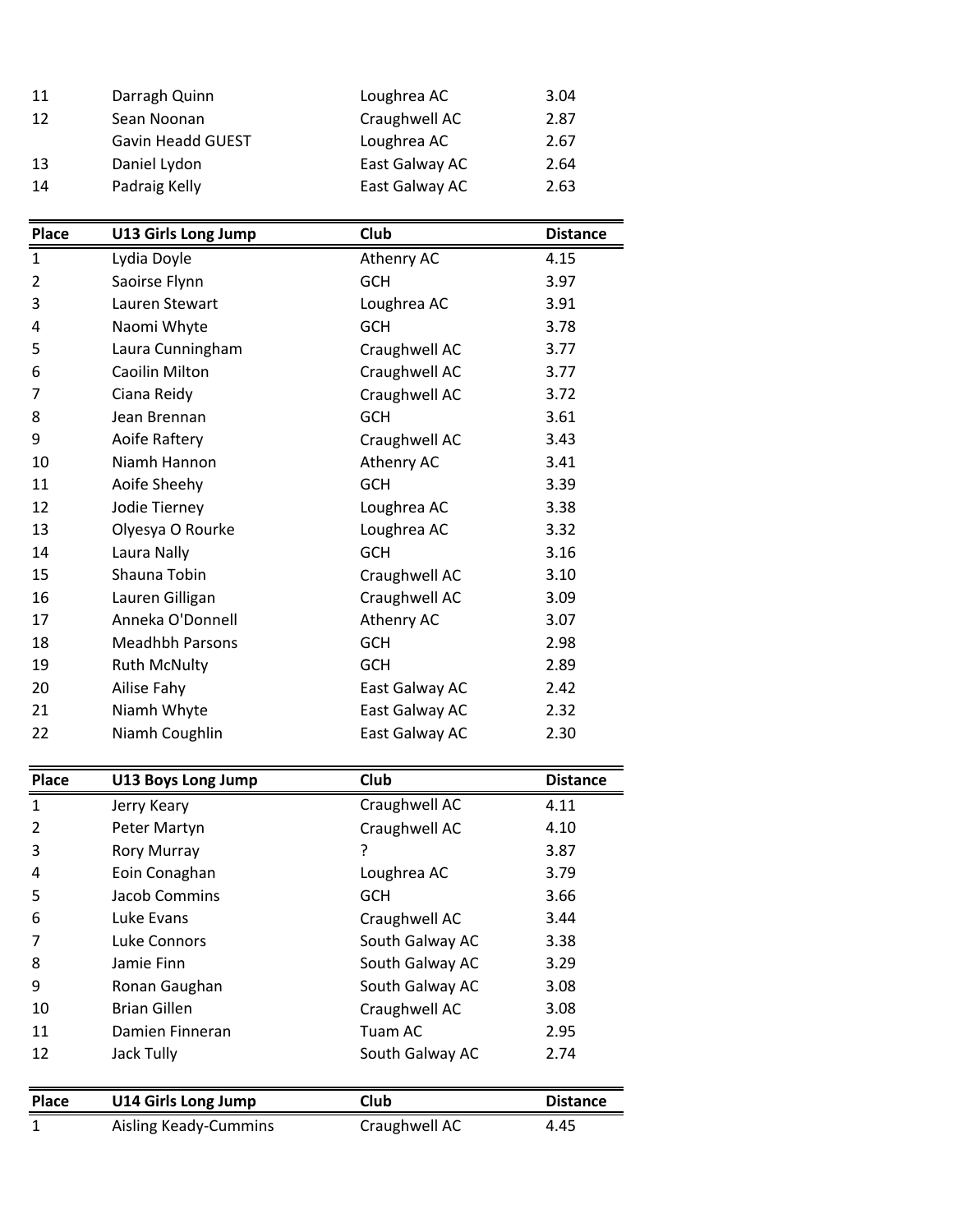| 3<br>Athenry AC<br>4.12<br>Shannon Lee<br>4<br>Craughwell AC<br>3.99<br>Mary Dunphy<br>5<br>Loughrea AC<br>3.70<br>Anja Quinn<br>6<br>Craughwell AC<br>Anita Moran<br>3.70<br>$\overline{7}$<br>Ciara O'Boyle<br>Craughwell AC<br>3.64<br>8<br>Craughwell AC<br>Tara Hand<br>3.57<br>9<br>Loughrea AC<br>3.27<br>Shannon Ridge<br>Athenry AC<br>10<br>3.25<br>Laoise Collins | 2  | Erin Fitzpatrick | Craughwell AC | 4.22 |
|------------------------------------------------------------------------------------------------------------------------------------------------------------------------------------------------------------------------------------------------------------------------------------------------------------------------------------------------------------------------------|----|------------------|---------------|------|
|                                                                                                                                                                                                                                                                                                                                                                              |    |                  |               |      |
|                                                                                                                                                                                                                                                                                                                                                                              |    |                  |               |      |
|                                                                                                                                                                                                                                                                                                                                                                              |    |                  |               |      |
|                                                                                                                                                                                                                                                                                                                                                                              |    |                  |               |      |
|                                                                                                                                                                                                                                                                                                                                                                              |    |                  |               |      |
|                                                                                                                                                                                                                                                                                                                                                                              |    |                  |               |      |
|                                                                                                                                                                                                                                                                                                                                                                              |    |                  |               |      |
|                                                                                                                                                                                                                                                                                                                                                                              |    |                  |               |      |
|                                                                                                                                                                                                                                                                                                                                                                              | 11 | Kim Ohehir       | Craughwell AC | 3.16 |
|                                                                                                                                                                                                                                                                                                                                                                              | 12 | Marie stapleton  | Loughrea AC   | 3.10 |
|                                                                                                                                                                                                                                                                                                                                                                              |    |                  |               |      |

| <b>Place</b>   | <b>U14 Boys Long Jump</b>  | Club          | <b>Distance</b> |
|----------------|----------------------------|---------------|-----------------|
| $\mathbf{1}$   | Sean Kilmartin             | <b>GCH</b>    | 4.27            |
| 2              | Luke O'Shaughnessy         | <b>GCH</b>    | 4.09            |
| 3              | <b>Matthew Treacy</b>      | Athenry AC    | 4.08            |
| 4              | Oisin McKeown              | Loughrea AC   | 4.01            |
| 5              | <b>Gabriel Dossen</b>      | <b>GCH</b>    | 3.99            |
| 6              | Peador O'Flatharta         | <b>GCH</b>    | 3.93            |
| 7              | <b>Tiernan Burke</b>       | Athenry AC    | 3.79            |
| 8              | Darragh Headd              | Loughrea AC   | 3.40            |
| 9              | Daniel Stapleton           | Loughrea AC   | 3.28            |
| 10             | <b>Gearoid Treacy</b>      | Craughwell AC | 3.23            |
| 11             | Callum Reddington          | Loughrea AC   | 3.21            |
| 12             | Cathal Murray              | Craughwell AC | 3.20            |
| 13             | <b>Eoghan Dalton</b>       | Craughwell AC | 3.05            |
|                |                            |               |                 |
| <b>Place</b>   | <b>U15 Girls Long Jump</b> | Club          | <b>Distance</b> |
| $\mathbf{1}$   | <b>Grace Cahill</b>        | Athenry AC    | 4.87            |
| 2              | <b>Sinead Minihan</b>      | <b>GCH</b>    | 4.30            |
| 3              | Niamh Keane                | Athenry AC    | 4.07            |
| 4              | Eimear Keane               | Athenry AC    | 4.02            |
| 5              | <b>Hayley Hession</b>      | Tuam          | 3.89            |
|                |                            |               |                 |
| <b>Place</b>   | U15 Boys Long Jump         | <b>Club</b>   | <b>Distance</b> |
| $\mathbf{1}$   | Jordan Connaughton         | Craughwell    | 4.77            |
| $\overline{2}$ | Matthew McKiernan          | Craughwell    | 4.73            |
| 3              | Keith Whyte                | GCH           | 4.07            |
|                |                            |               |                 |
| <b>Place</b>   | <b>U16 Girls Long Jump</b> | <b>Club</b>   | <b>Distance</b> |
| 1              | <b>Sinead Treacy</b>       | Craughwell    | 4.67            |
| 2              | Ailish Hynes               | Athenry AC    | 4.57            |
| 3              | Ellen Fitzpatrick          | Craughwell    | 4.42            |
| 4              | Summer Okoro               | <b>GCH</b>    | 3.96            |
| 5              | Veronika Topkova           | <b>GCH</b>    | 3.83            |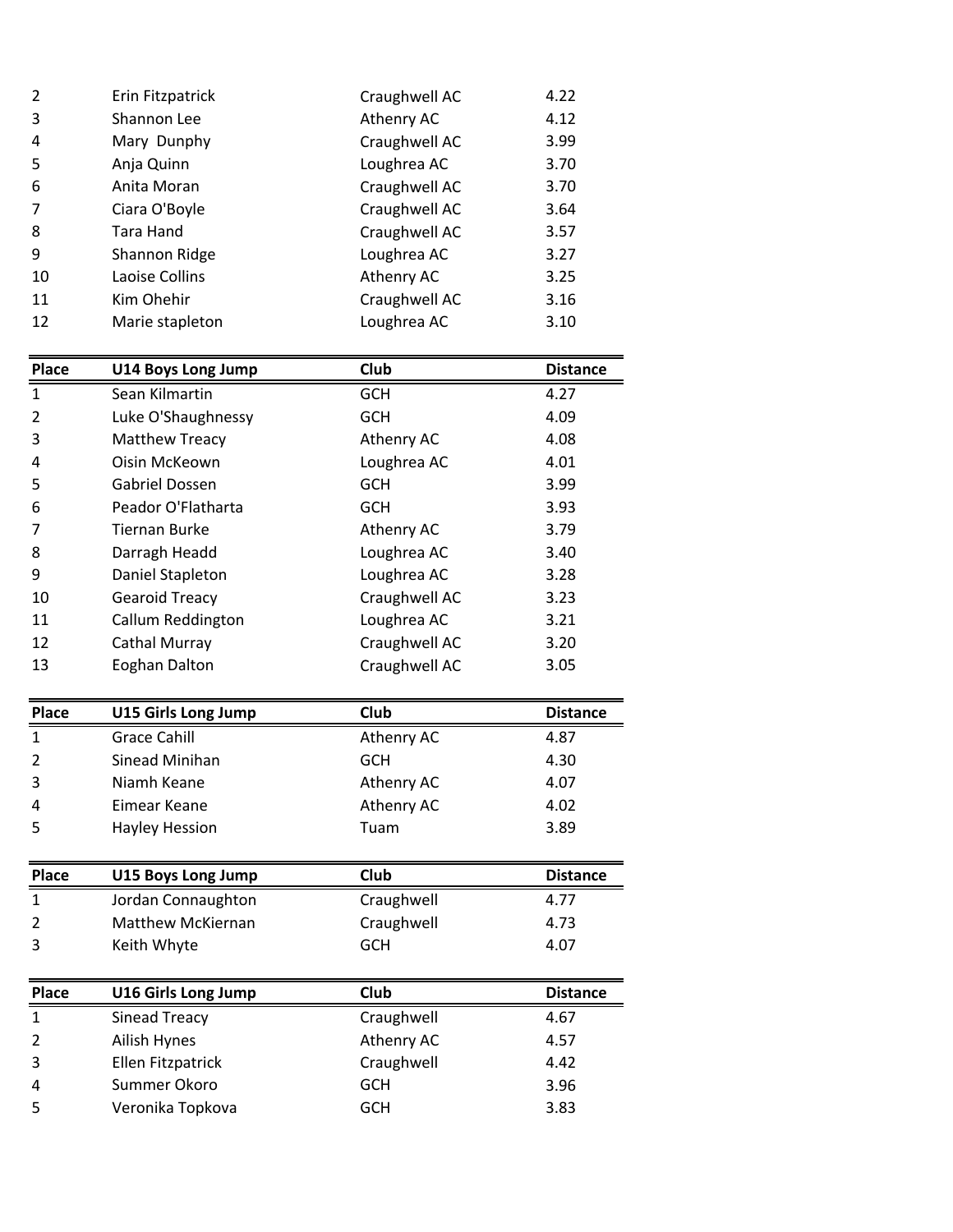| <b>Place</b>   | <b>U16 Boys Long Jump</b>    | Club         | <b>Distance</b> |
|----------------|------------------------------|--------------|-----------------|
| $\mathbf{1}$   | Evan Quirke                  | Athenry AC   | 5.60            |
| 2              | Darragh Finneran             | Tuam AC      | 5.06            |
| 3              | <b>Gary Finn</b>             | South Galway | 4.42            |
| <b>Place</b>   | U17/18 Girls Long Jump       | Club         | <b>Distance</b> |
| $\mathbf{1}$   | Mairead McCan                | Craughwell   | 5.25            |
| 2              | Claire Ryder                 | Craughwell   | 4.87            |
| 3              | Sinead Gaffney               | Craughwell   | 4.67            |
| 4              | Jessica Heneghan             | Craughwell   | 4.63            |
| 5              | Solange Varanda              | <b>GCH</b>   | 4.37            |
| 6              | Clodagh Malone               | Tuam AC      | 4.28            |
| <b>Place</b>   | <b>U19 Girls Long Jump</b>   | Club         | <b>Distance</b> |
| $\mathbf{1}$   | Letitcia Ryan-Collins        | Athenry      | 4.88            |
| 2              | Orla Ryan                    | Craughwell   | 4.87            |
| Place          | <b>U16 Girls Triple Jump</b> | Club         | <b>Distance</b> |
| $\mathbf{1}$   | Ailish Hynes                 | Athenry      | 8.97            |
| Place          | <b>U16 Boys Triple Jump</b>  | Club         | <b>Distance</b> |
| $\mathbf{1}$   | Evan Quirke                  | Athenry      | 10.27           |
| <b>Place</b>   | U17/18 Girls Triple Jump     | Club         | <b>Distance</b> |
| 1              | Ciara Hanlon                 | Loughrea     | 10.24           |
| $\overline{2}$ | Maria McNamara               | Craughwell   | 9.78            |
| Place          | U17/18 Boys Triple Jump      | Club         | <b>Distance</b> |
| $\mathbf{1}$   | Caomhan Conaghan             | Loughrea AC  | 12.57           |
| 2              | Janic Schulte                | Loughrea AC  | 11.02           |
| 3              | Ayo Adeero                   | <b>GCH</b>   | 10.50           |
| 4              | Henrique Nkolovata           | <b>GCH</b>   | nj              |
| <b>Place</b>   | <b>U19 Girls Triple Jump</b> | Club         | <b>Distance</b> |
| $\mathbf{1}$   | Letitcia Ryan-Collins        | Athenry      | 9.42            |
| <b>Place</b>   | <b>U16 Girls Discus</b>      | Club         | <b>Distance</b> |
| 1              | Ailish Hynes                 | Athenry      | 16.63           |
| <b>Place</b>   | <b>U16 Boys Discus</b>       | Club         | <b>Distance</b> |
| $\mathbf{1}$   | Rory Monaghan                | Tuam         | 20.71           |
| Place          | U17/18 Girls Discus          | Club         | <b>Distance</b> |
| $\mathbf{1}$   | Maria McNamara               | Craughwell   | 18.29           |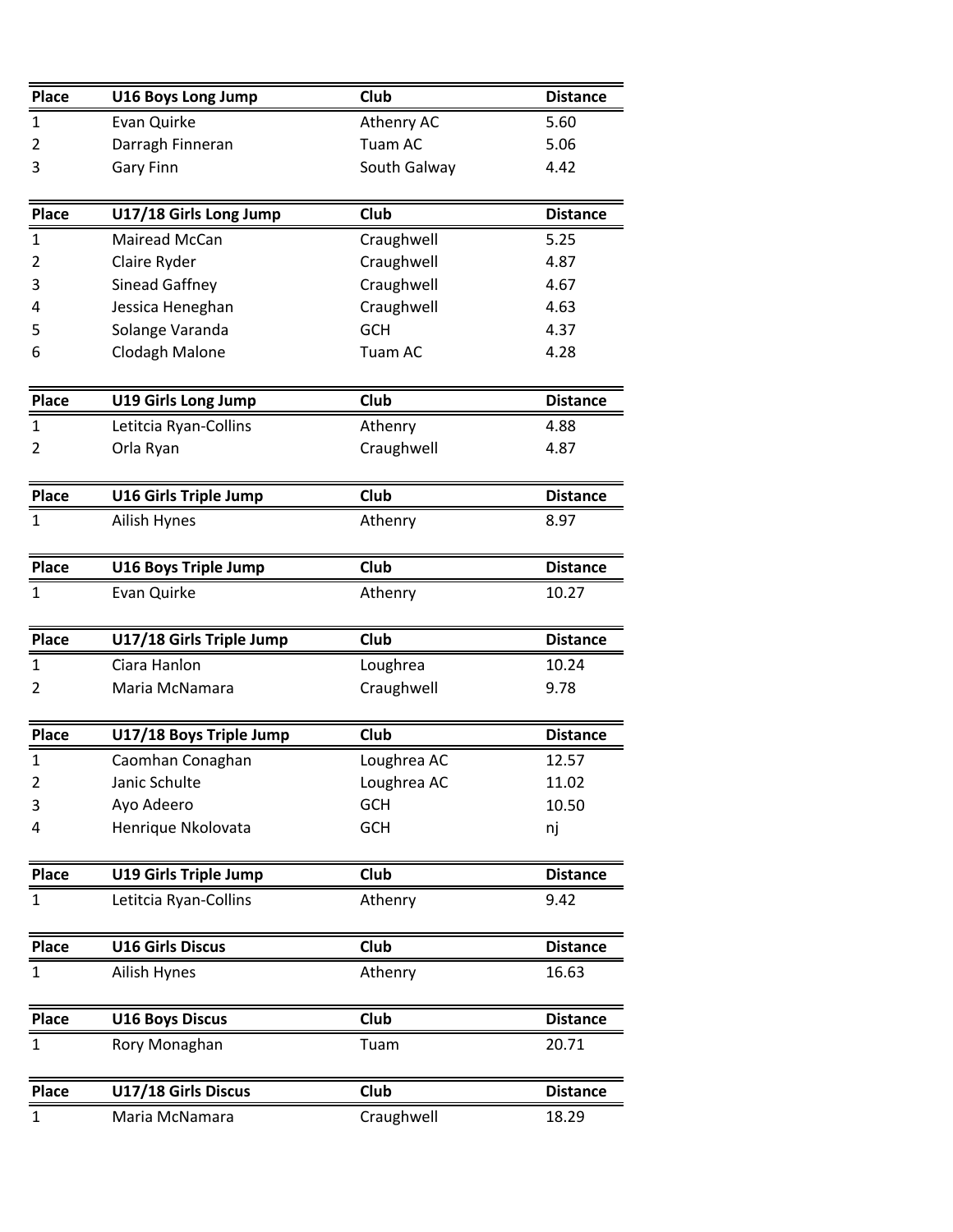| $\overline{2}$ | Ciara Hanlon                | Loughrea                          | 15.77           |
|----------------|-----------------------------|-----------------------------------|-----------------|
| 3              | Clodagh Malone              | Tuam                              | 10.72           |
|                |                             |                                   |                 |
| <b>Place</b>   | U17/18 Boys Discus          | Club                              | <b>Distance</b> |
| 1              | Rory O'Connor               | Tuam                              | 25.26           |
| $\overline{2}$ | Caomhan Conaghan            | Loughrea AC                       | 22.43           |
| 3              | Janic Schulte               | Loughrea AC                       | 21.97           |
|                |                             |                                   |                 |
| <b>Place</b>   | <b>U19 Boys Discus</b>      | Club                              | <b>Distance</b> |
| $\mathbf{1}$   | Martin Farragher            | Corofin                           | 32.39           |
|                |                             |                                   |                 |
| <b>Place</b>   | <b>U12 Girls Ball Throw</b> | Club                              | <b>Distance</b> |
| $\mathbf{1}$   | Niamh Heffernan             | <b>GCH</b>                        | 21.85           |
| 2              | Niamh Treacy                | Craughwell                        | 19.70           |
| 3              | Ciara O'Sullivan            | <b>GCH</b>                        | 18.73           |
| 4              | Maria Lynch                 | South Galway AC                   | 17.34           |
| 5              | Sarah Gilhooley             | Athenry AC                        | 16.25           |
| 6              | Shayna McDonagh             | <b>GCH</b>                        | 16.10           |
| 7              | Sarah Callanan              | Craughwell AC                     | 15.90           |
| 8              | Eimear Walsh                | <b>GCH</b>                        | 15.75           |
| 9              | Caoilfhinn Hennessy         | Athenry AC                        | 15.42           |
| 10             | Sinead Healy                | East Galway                       | 14.51           |
| 11             | Tara Kealy                  | Craughwell AC                     | 14.16           |
| 12             | Chelsey Goldbey-McMahon     | <b>GCH</b>                        | 12.65           |
| 13             | <b>Tara Stephens</b>        | Craughwell AC                     | 12.31           |
| 14             | Amy Barrett                 | Loughrea AC                       | 11.80           |
| 15             | Shiona McArdle              | Craughwell AC                     | 11.73           |
|                |                             |                                   |                 |
| <b>Place</b>   | <b>U12 Boys Ball Throw</b>  | <b>Club</b>                       | <b>Distance</b> |
| $\mathbf{1}$   | Michael Hand                | Craughwell                        | 38.44           |
| $\overline{2}$ | Shane Jennings              | <b>Ballinasloe &amp; District</b> | 29.75           |
| 3              | Pierce Burke                | South Galway AC                   | 26.55           |
|                | Gavin Headd GUEST           | Loughrea AC                       | 25.06           |
| 4              | James Burke                 | <b>Ballinasloe &amp; District</b> | 20.66           |
| 5              | Fabien Mangan               | Athenry AC                        | 14.06           |
|                |                             |                                   |                 |
| <b>Place</b>   | <b>U13 Boys Javelin</b>     | Club                              | <b>Distance</b> |
| $\mathbf{1}$   | Cian Waters                 | Craughwell                        | 18.7            |
| 2              | Cathal Hynes                | Athenry                           | 16.12           |
| 3              | Mark O'Brien                | Craughwell                        | 12.88           |
| 4              | <b>Brian Gillen</b>         | Craughwell                        | 12.47           |
| 5              | Luke Evans                  | Craughwell                        | 7.76            |
|                |                             |                                   |                 |
| <b>Place</b>   | <b>U13 Girls Javelin</b>    | Club                              | <b>Distance</b> |
| $\mathbf{1}$   | Shauna Tobin                | Craughwell                        | 8.85            |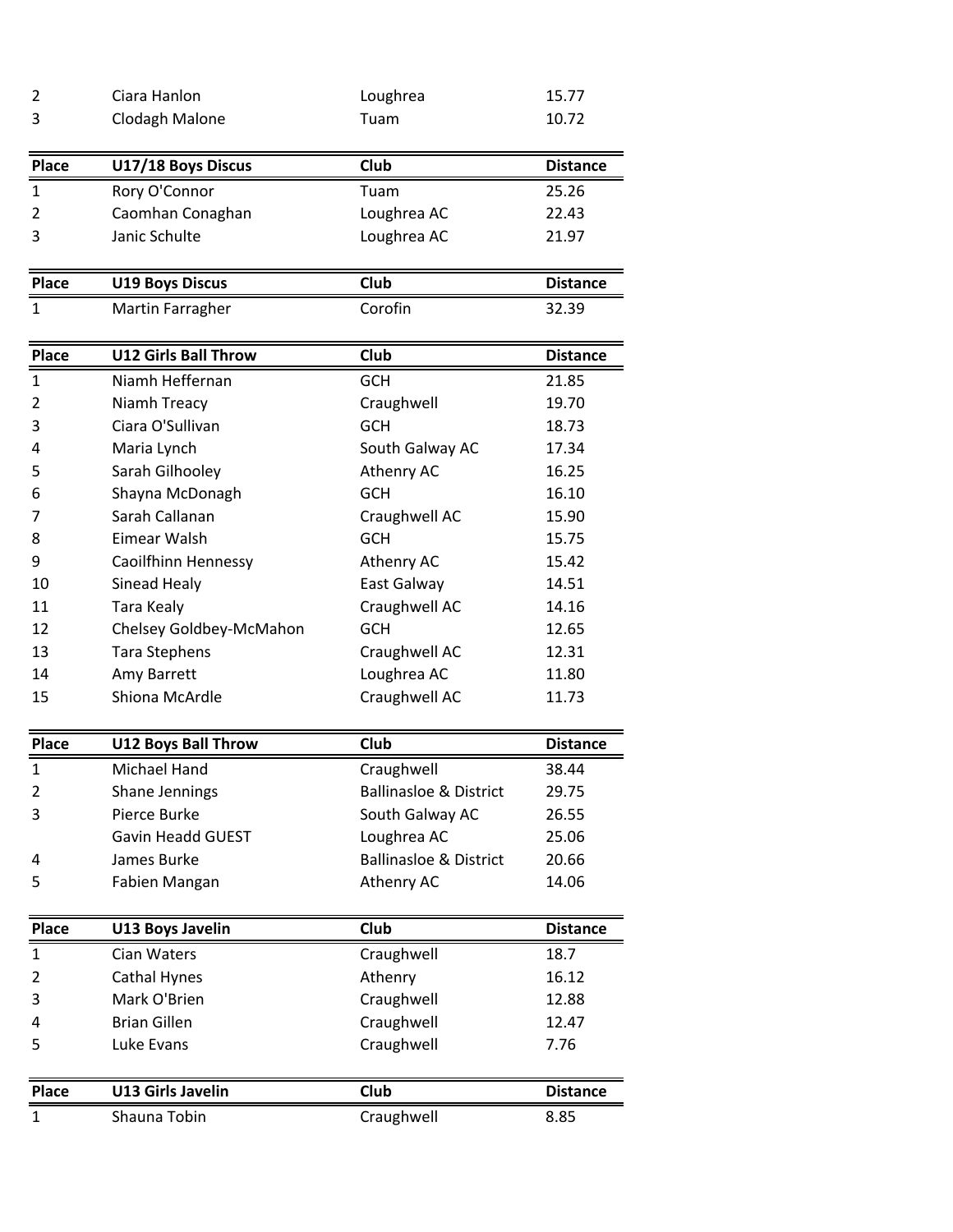| 2            | Sarah Phillips               | Craughwell   | 4.55            |
|--------------|------------------------------|--------------|-----------------|
| <b>Place</b> | <b>U14 Girls Javelin</b>     | <b>Club</b>  | <b>Distance</b> |
| $\mathbf{1}$ | Michelle Duggan              | Craughwell   | 16.41           |
| 2            | <b>Aisling Keady-Cummins</b> | Craughwell   | 10.01           |
| 3            | Maeve Hughes                 | <b>GCH</b>   | 6.57            |
| <b>Place</b> | <b>U15 Girls Javelin</b>     | <b>Club</b>  | <b>Distance</b> |
| $\mathbf{1}$ | <b>Aisling Lawless</b>       | <b>GCH</b>   | 17.30           |
| 2            | <b>Tara McNally</b>          | Craughwell   | 14.16           |
|              |                              |              |                 |
| Place        | <b>U15 Boys Javelin</b>      | <b>Club</b>  | <b>Distance</b> |
| $\mathbf{1}$ | Fiachra O'Cochlainn          | GCH          | 26.31           |
| 2            | Andrew O'Boyle               | Craughwell   | 18.34           |
| 3            | Colm Trill                   | <b>GCH</b>   | 6.47            |
|              |                              |              |                 |
| <b>Place</b> | <b>U16 Girls Javelin</b>     | Club         | <b>Distance</b> |
| $\mathbf{1}$ | Eilis Hynes                  | Athenry      | 20.44           |
|              |                              |              |                 |
| Place        | <b>U16 Boys Javelin</b>      | Club         | <b>Distance</b> |
| $\mathbf{1}$ | <b>Abdul Wahab</b>           | Tuam         | 24.87           |
| 2            | Darragh Finneran             | Tuam         | 21.86           |
| 3            | Rory Monaghan                | Tuam         | 19.90           |
| 4            | Gary Finn                    | South Galway | 7.69            |
| <b>Place</b> | U17/18 Girls Javelin         | <b>Club</b>  | <b>Distance</b> |
| $\mathbf{1}$ | Maria McNamara               | Craughwell   | 23.37           |
|              |                              |              |                 |
| <b>Place</b> | U17/18 Boys Javelin          | Club         | <b>Distance</b> |
| $\mathbf 1$  | Evan McGuire                 | <b>GCH</b>   | 43.30           |
| 2            | Rory O'Connor                | Tuam         | 28.70           |
|              |                              |              |                 |
| <b>Place</b> | <b>U12 Boys Shot Putt</b>    | Club         | <b>Distance</b> |
| $\mathbf{1}$ | Michael Hand                 | Craughwell   | 7.56            |
| 2            | Paul NcNally                 | <b>GCH</b>   | 6.51            |
| 3            | Fabian Mangan                | Athenry      | 5.82            |
| 4            | Alan Cahill                  | Athenry      | 5.28            |
| 5            | David Conengy                | East Galway  | 5.20            |
| 6            | Patrick Noonan               | Craughwell   | 4.64            |
| Place        | <b>U12 Girls Shot Putt</b>   | Club         | <b>Distance</b> |
| $\mathbf{1}$ | Andrea Trill                 | <b>GCH</b>   | 6.65            |
| 2            | Sarah Callanan               | Craughwell   | 5.45            |
| 3            | <b>Tara Stephens</b>         | Craughwell   | 5.22            |
| 4            | Fiona Ryan                   | Craughwell   | 5.03            |
|              |                              |              |                 |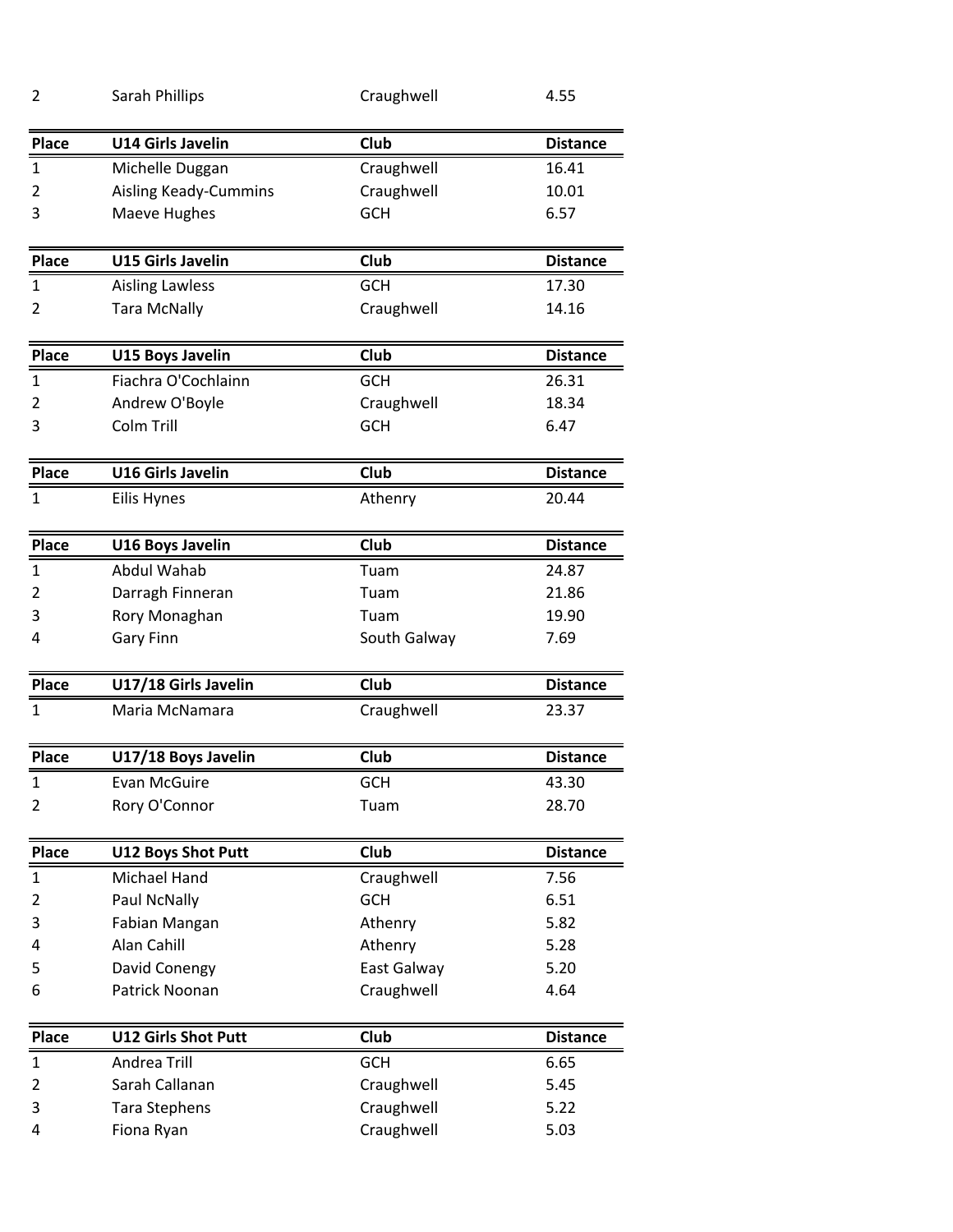| 5  | Caoilfhinn Hennessy | Athenry       | 4.92 |
|----|---------------------|---------------|------|
| 6  | Mary Duggan         | GCH           | 4.37 |
| 7  | Shiona McArdle      | Craughwell AC | 4.32 |
| 8  | Miriam Greene       | GCH           | 4.32 |
| 9  | Leigha O Boyle      | Craughwell AC | 4.03 |
| 10 | Catherine Noonan    | Craughwell AC | 3.42 |

| <b>Place</b>     | <b>U13 Boys Shot Putt</b> | Club         | <b>Distance</b> |
|------------------|---------------------------|--------------|-----------------|
| $\mathbf{1}$     | Mark O'Brien              | Craughwell   | 9.92            |
| $\overline{2}$   | Cian Waters               | Craughwell   | 9.41            |
| 3                | Cathal Hynes              | Athenry      | 8.16            |
| $\boldsymbol{A}$ | Luke Connors              | South Galway | 7.28            |
| 5                | <b>Brian Gillen</b>       | Craughwell   | 6.93            |

| <b>Place</b> | <b>U13 Girls Shot Putt</b> | Club       | <b>Distance</b> |
|--------------|----------------------------|------------|-----------------|
| 1            | Lauren Gilligan            | Craughwell | 6.25            |
| 2            | Aoife Raftery              | Craughwell | 6.02            |
| 3            | Shauna Tobin               | Craughwell | 5.91            |
| 4            | Sarah Phillips             | Craughwell | 5.55            |

| <b>Place</b>   | <b>U14 Girls Shot Putt</b> | Club       | <b>Distance</b> |
|----------------|----------------------------|------------|-----------------|
| $\mathbf{1}$   | Michelle Duggan            | Craughwell | 7.93            |
| 2              | Kim O'Hehir                | Craughwell | 6.35            |
| 3              | Laoise Collins             | Athenry    | 6.30            |
| $\overline{4}$ | Mary Dunphy                | Craughwell | 5.53            |

| <b>Place</b> | <b>U14 Boys Shot Putt</b>  | Club               | <b>Distance</b> |
|--------------|----------------------------|--------------------|-----------------|
| 1            | Sam McArdle                | Craughwell         | 9.55            |
|              | <b>Brian Burke</b>         | <b>Ballinasloe</b> | 6.89            |
|              |                            |                    |                 |
| <b>Place</b> | <b>U15 Girls Shot Putt</b> | Club               | <b>Distance</b> |
| 1            | Hayley Hession             | Tuam               | 4.27            |
|              |                            |                    |                 |
| <b>Place</b> | <b>U15 Boys Shot Putt</b>  | Club               | <b>Distance</b> |
|              | Keith Whyte                | <b>GCH</b>         | 7.45            |

| <b>Place</b> | <b>U16 Girls Shot Putt</b> | Club       | <b>Distance</b> |
|--------------|----------------------------|------------|-----------------|
|              | Olaide Ajayi-Taiwo         | <b>GCH</b> | 7.61            |
|              | Eilish Hyes                | Athenry    | 7.50            |
| 3            | Summer Okoro               | GCH        | 5.89            |

| <b>Place</b> | <b>U16 Boys Shot Putt</b> | Club       | <b>Distance</b> |
|--------------|---------------------------|------------|-----------------|
|              | Kevin                     | <b>GCH</b> | 9.50            |
|              | Rory Monaghan             | Tuam AC    | 8.95            |
|              | Darragh Finneran          | Tuam AC    | 8.28            |